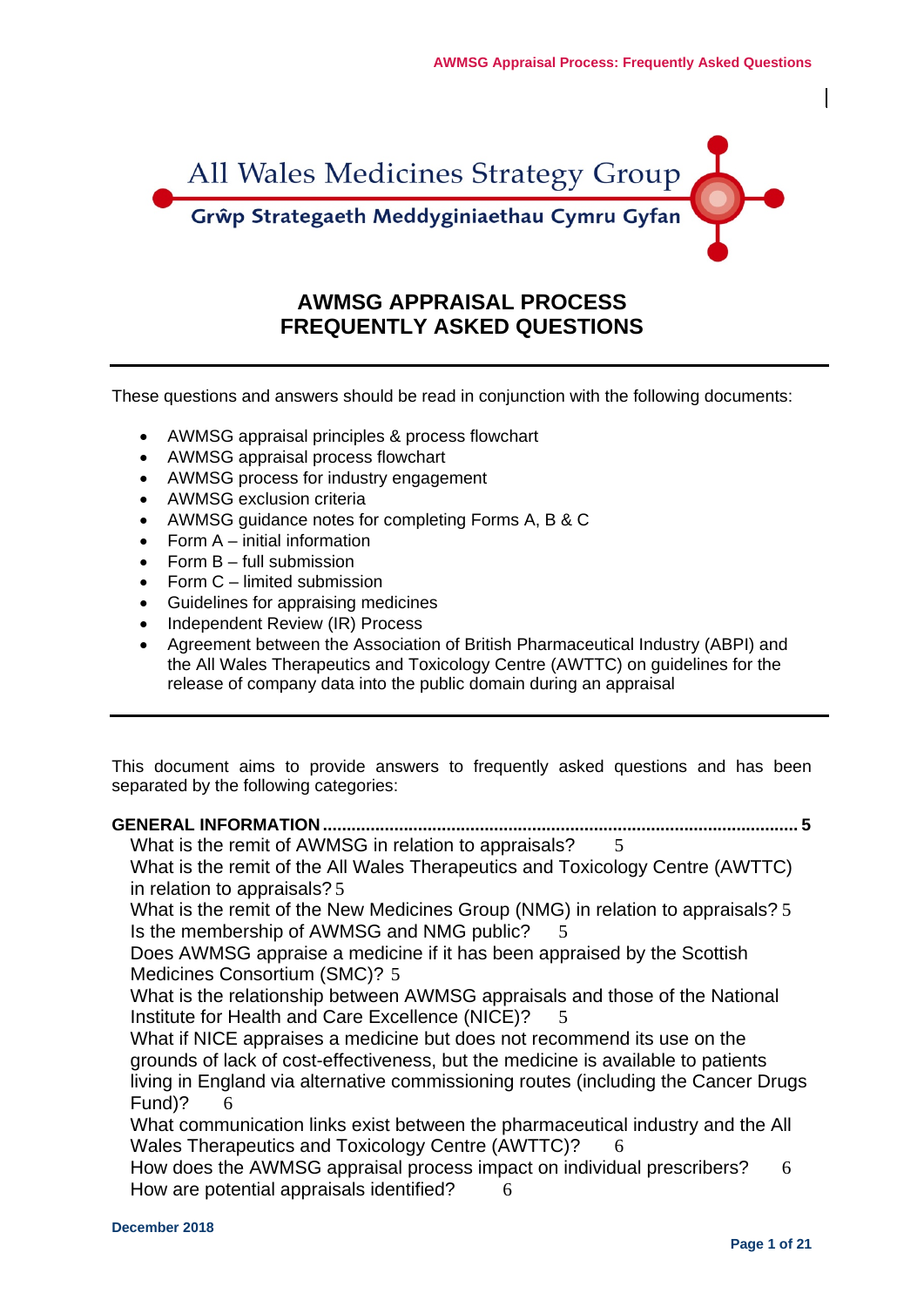[What are the criteria for deciding whether a medicine undergoes an appraisal?](#page-5-4) 6 [What if the criteria for appraisal by AWMSG are not met?](#page-5-5) 6 [What approach is taken when a medicine has multiple indications?](#page-5-6) 6 [Can the applicant company request appraisal of a medicine for part of the licensed](#page-6-0)  [indication or in a particular patient population?](#page-6-0)  $\frac{7}{7}$ [What if the submission relates to a life-extending, end-of-life medicine?](#page-6-1) 7 [Why is the AWMSG Policy on Appraising Life-Extending, End-of-Life Medicines](#page-6-2)  [not included in the new process for appraising medicines for rare diseases?](#page-6-2) 7 [Does AWMSG appraise biosimilar medicines?](#page-6-3) [Does AWMSG consider equity when appraising a medicine?](#page-6-4) 7 [How does AWMSG prioritise appraisals?](#page-7-0) 8 [When is the appraisal date confirmed?](#page-7-1) 8 [If the AWMSG Steering Committee decides an appraisal is required, what is the](#page-7-2)  [timescale?](#page-7-2) 8 [When is the scope of the appraisal clearly defined?](#page-7-3) 8 Who do I contact for clarification of the appraisal process or to address any [outstanding issues?](#page-7-4) 8 **APPRAISAL SUBMISSION FORMS [.....................................................................................](#page-7-5) 8** [What is the role of Form A?](#page-7-6) [When should Form A be submitted?](#page-8-0) 9 [Does the Summary of Product Characteristics \(SPC\) need to be submitted with](#page-8-1)  [Form A?](#page-8-1) 9 [What is the timescale for submitting Form B or C?](#page-8-2) 9 [Does the All Wales Therapeutics and Toxicology Centre \(AWTTC\) accept](#page-8-3)  [unlicensed comparators?](#page-8-3) 9 [What if the comparator medicine has an associated simple Patient Access](#page-8-4)  [Scheme?](#page-8-4) 9 [Does the All Wales Therapeutics and Toxicology Centre \(AWTTC\) accept data](#page-8-5)  [relating to a licensed comparator outside its licensed dose?](#page-8-5) 9 [Can the applicant company submit commercial/academic in confidence data?](#page-8-6) 9 [What documents will be uploaded to the AWMSG website prior to the AWMSG](#page-9-0)  [meeting?](#page-9-0) 10 [Are the completed submissions \(Form A, Form B or Form C\) posted on the](#page-9-1)  [AWMSG website?](#page-9-1) 10 [What is the role of Form B/C?](#page-9-2) 10 [\\*How does a company know if a medicine requires a full \(Form B\) or limited \(Form](#page-9-3)  [C\) submission?](#page-9-3) 10 [Is guidance available on how to complete Form A, Form B and Form C?](#page-10-0) 11 [Where can I find Welsh unit cost data?](#page-10-1) 11 [Can additional information be provided to the All Wales Therapeutics and](#page-10-2)  [Toxicology Centre \(AWTTC\) after submission of Form B/C?](#page-10-2) 11 [Would a request for a limited submission \(Form C\) preclude the need for a full](#page-11-0)  [submission \(Form B\)?](#page-11-0) 12 [What if the Form A meets the criteria for a limited submission and the](#page-11-1)  [manufacturer has indicated in Form A that they wish to submit a WPAS?](#page-11-1) 12 [Is the process for considering limited submissions \(Form Cs\) different to that for](#page-11-2)  [full submissions \(Form Bs\)?](#page-11-2) 12 [What are the consequences if a submission \(Form A, Form B or Form C\) is](#page-11-3)  [requested by the All Wales Therapeutics and Toxicology Centre \(AWTTC\) but not](#page-11-3)  [received within the appropriate timelines?](#page-11-3) 12 **[APPLICANT COMPANY INPUT INTO APPRAISAL PROCESS](#page-12-0) ........................................ 13**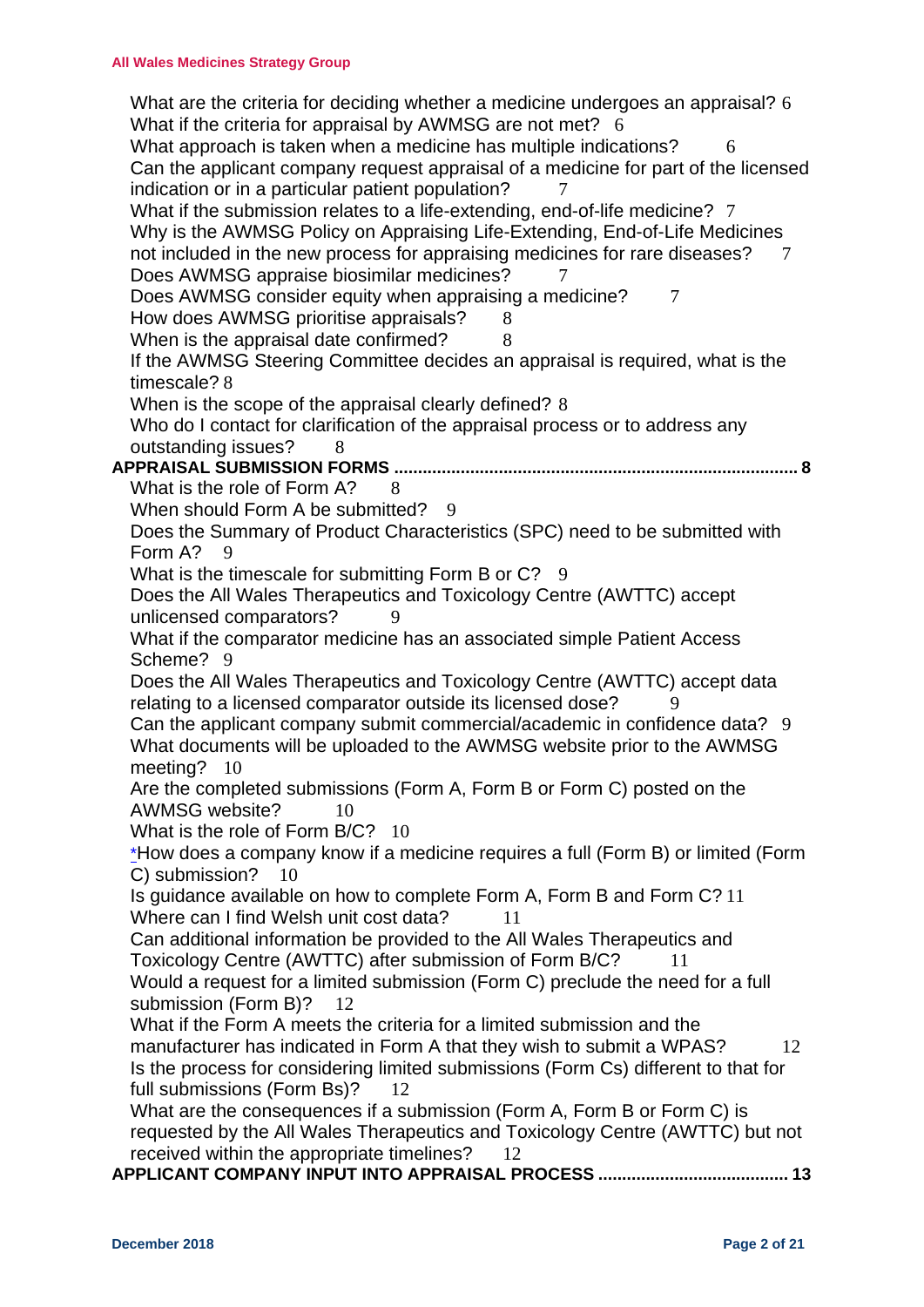| Does the applicant company have an opportunity to preview the AWMSG                                                                              |
|--------------------------------------------------------------------------------------------------------------------------------------------------|
| Secretariat Assessment Report (ASAR) before it is provided to the New Medicines                                                                  |
| Group (NMG) members?<br>13                                                                                                                       |
| Does the applicant company have an opportunity to preview the Preliminary                                                                        |
| Appraisal Recommendation (PAR) before it is provided to AWMSG members? 13                                                                        |
| What is the role of the applicant company in relation to the process for appraising                                                              |
| medicines for rare diseases?<br>13                                                                                                               |
| Does the applicant company have an opportunity to preview the final AWMSG<br>Secretariat Assessment Report (ASAR) before it is provided to AWMSG |
| members? 13                                                                                                                                      |
| THE PATIENT/CARER VIEW.<br>13                                                                                                                    |
| How can patients/carers/patient organisations directly input into the AWMSG                                                                      |
| appraisal process?<br>13                                                                                                                         |
| Are all appraisals by AWMSG held in public? 14                                                                                                   |
| Will the completed patient/carer questionnaires be posted on the website?<br>14                                                                  |
| How are patient organisations identified and invited to make a submission?<br>14                                                                 |
| Why should you, as a patient/carer/patient organisation, provide your views?<br>14                                                               |
| What should I do if I have any queries or want to learn more about the AWMSG                                                                     |
| appraisal process?<br>14                                                                                                                         |
| Is there a forum for liaison between AWMSG and patient support groups?<br>15                                                                     |
| 15<br><b>CLINICAL EXPERTS</b>                                                                                                                    |
| What is the role of the clinical expert? 15                                                                                                      |
| How are clinical experts selected?<br>15                                                                                                         |
| In what form is the clinical expert opinion provided? 15                                                                                         |
| Are clinical experts asked to declare any interests? 15                                                                                          |
| Can clinicians do anything to encourage appraisal by AWMSG, particularly if the                                                                  |
| pharmaceutical industry has not engaged in the appraisal process?<br>15<br>.15                                                                   |
| Is the applicant company involved in the New Medicines Group (NMG) meeting?                                                                      |
| 15                                                                                                                                               |
| What is the role of the Lead Assessor at NMG?<br>16                                                                                              |
| Is the applicant company informed of the New Medicines Group (NMG)                                                                               |
| <b>Preliminary Appraisal Recommendation (PAR)?</b><br>16                                                                                         |
| Can the New Medicines Group (NMG) request additional data or seek clarification                                                                  |
| on any issue and adjourn the preliminary appraisal? 16                                                                                           |
| THE AWMSG PUBLIC MEETING<br>……. 16                                                                                                               |
| What information is considered by AWMSG when making their recommendation?                                                                        |
| 16                                                                                                                                               |
| How often are AWMSG meetings held?<br>16                                                                                                         |
| When are the Preliminary Appraisal Recommendation (PAR) and the company                                                                          |
| response to the PAR (CR/PAR) posted on the AWMSG website? 16                                                                                     |
| Is the applicant company involved in the AWMSG meeting?<br>16                                                                                    |
| What are the implications of a positive/negative AWMSG recommendation?<br>17                                                                     |
| What is the context of the AWMSG appraisal?<br>17                                                                                                |
| How is the appraisal process conducted at the meeting?<br>17<br>Who is involved in the decision making process?<br>17                            |
| Are all appraisals by AWMSG held in public? 17                                                                                                   |
|                                                                                                                                                  |
| What happens after a decision has been reached by AWMSG? 17                                                                                      |
| What are the timelines for ratification by Welsh Government of an AWMSG Final                                                                    |
| Appraisal Recommendation (FAR)?<br>- 18                                                                                                          |
| How is the applicant company notified of ratification by Welsh Government of an                                                                  |
| AWMSG Final Appraisal Recommendation (FAR)? 18                                                                                                   |
| December 2018                                                                                                                                    |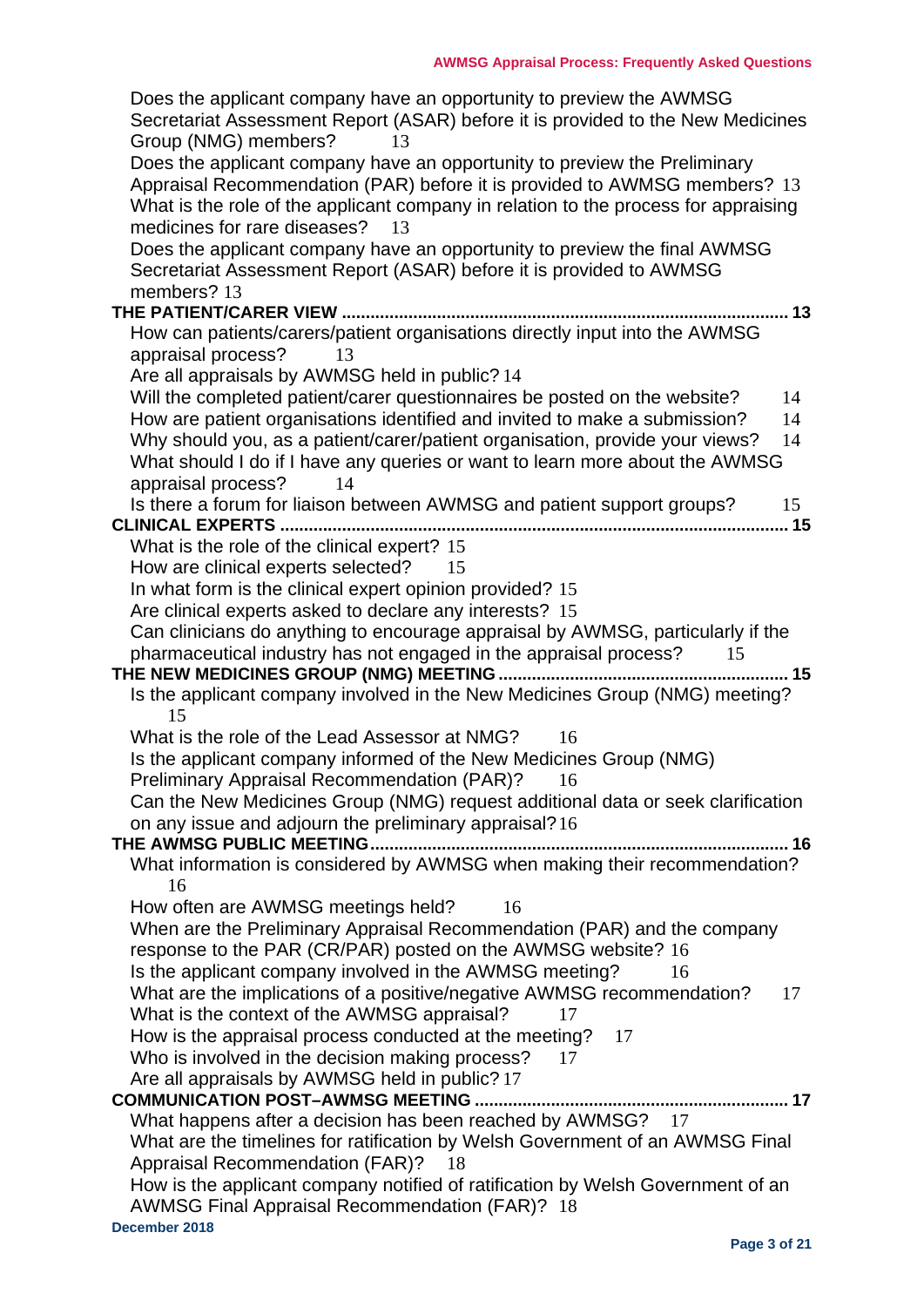| How is NHS Wales notified of the AWMSG Final Appraisal Recommendation<br>(FAR) and ratification by Welsh Government?<br>18<br>What role does the applicant company have in communicating the AWMSG<br>recommendation?<br>18 |
|-----------------------------------------------------------------------------------------------------------------------------------------------------------------------------------------------------------------------------|
| What happens if final Technology Appraisal Guidance from the National Institute<br>for Health and Care Excellence (NICE) becomes available for a medicine that has<br>been appraised by AWMSG? 18                           |
| <b>IMPLEMENTATION</b>                                                                                                                                                                                                       |
| Is the AWMSG recommendation to the Service binding? 18                                                                                                                                                                      |
| Will extra funding be available to support the introduction of new medicines?<br>19                                                                                                                                         |
| How will AWMSG recommendations be implemented?<br>19                                                                                                                                                                        |
| Will the industry have a role in implementing AWMSG recommendations?<br>19                                                                                                                                                  |
| How will the implementation of AWMSG recommendations, once ratified by Welsh                                                                                                                                                |
| Government, be monitored across NHS Wales?<br>19                                                                                                                                                                            |
| . 19                                                                                                                                                                                                                        |
| Is there a route for an applicant company to follow if they are unhappy with the                                                                                                                                            |
| outcome of an appraisal?<br>19                                                                                                                                                                                              |
| How soon after receiving confirmation of the AWMSG Final Appraisal                                                                                                                                                          |
| Recommendation (FAR) will the applicant company need to request an                                                                                                                                                          |
| independent review (IR)?<br>19                                                                                                                                                                                              |
| What does the applicant company need to do to trigger the independent review                                                                                                                                                |
| (IR) process?<br>20                                                                                                                                                                                                         |
| What is the procedure to address concerns relating to 'process'? 20                                                                                                                                                         |
| What is the procedure to address complaints relating to scientific disputes?<br>20                                                                                                                                          |
| Can the applicant company have access to the transcript of the AWMSG meeting                                                                                                                                                |
| at which the original decision was made?<br>20                                                                                                                                                                              |
| Who sits on the independent review (IR) panel?<br>20                                                                                                                                                                        |
| What are the responsibilities of the applicant company?<br>20                                                                                                                                                               |
| Will the applicant company attend the independent review (IR) hearing? 20                                                                                                                                                   |
| What happens at the independent review (IR) hearing?<br>20                                                                                                                                                                  |
| When and how are the decisions of the independent review (IR) panel                                                                                                                                                         |
| communicated? 20                                                                                                                                                                                                            |
| What happens if an independent review (IR) is upheld?<br>21                                                                                                                                                                 |
| What happens if an independent review (IR) is rejected?<br>21                                                                                                                                                               |
| If the independent review (IR) is rejected, does the applicant company have any                                                                                                                                             |
| other course to challenge the decision?<br>21                                                                                                                                                                               |
| What happens if new data becomes available that would significantly impact on                                                                                                                                               |
| the decision that has been made?<br>21                                                                                                                                                                                      |
| What is the status of the AWMSG recommendation whilst an independent review                                                                                                                                                 |
| (IR) is being progressed?<br>21                                                                                                                                                                                             |
|                                                                                                                                                                                                                             |
| How regularly will the recommendations of AWMSG be reviewed?<br>21                                                                                                                                                          |
|                                                                                                                                                                                                                             |

**AWMSG Secretariat: All Wales Therapeutics and Toxicology Centre**

**The Routledge Academic Centre, University Hospital Llandough, Penlan Road, Penarth, Vale of Glamorgan CF64 2XX Tel: 029 218 26900 Email: [AWTTC@wales.nhs.uk](mailto:wmp@wales.nhs.uk)**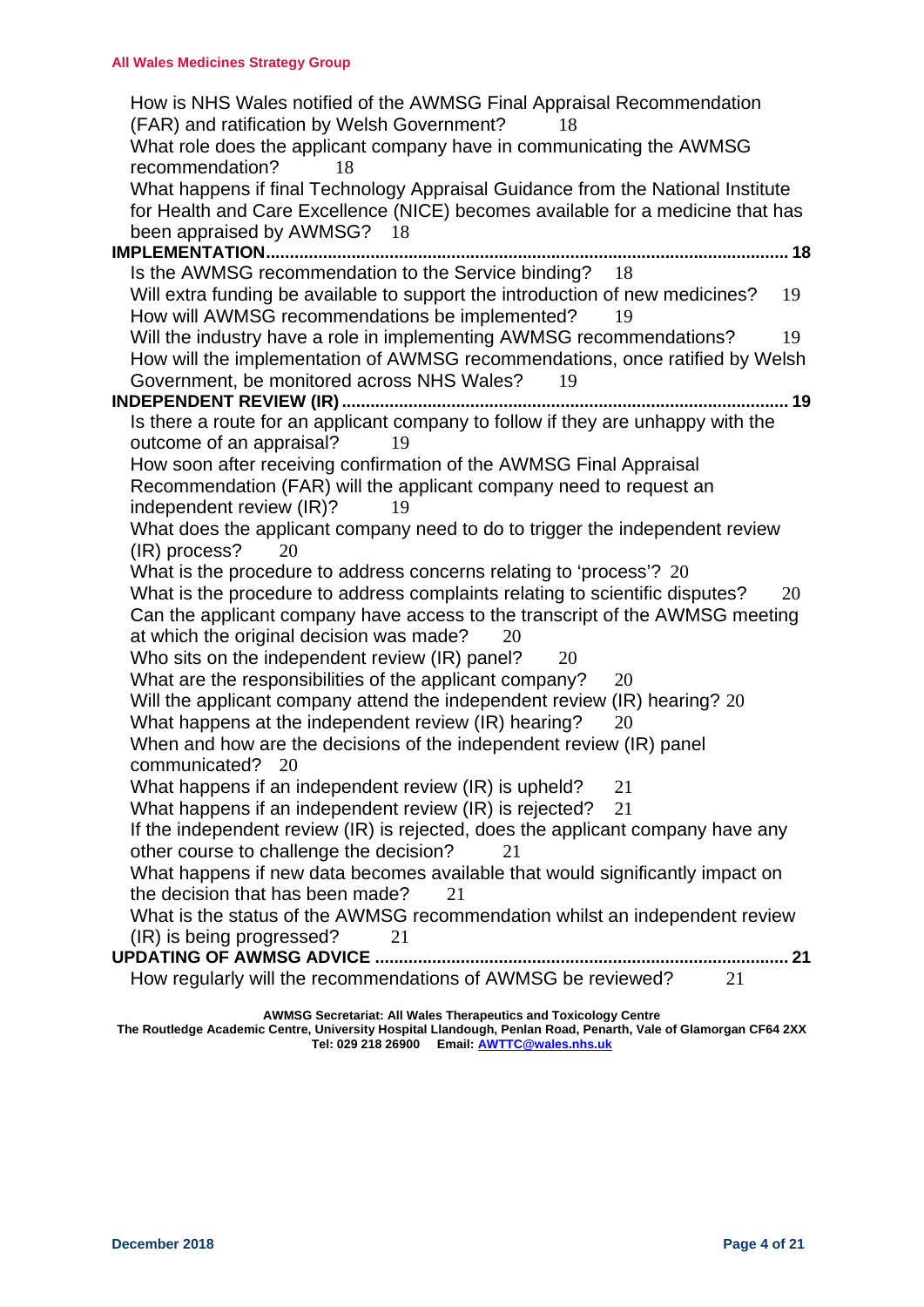## <span id="page-4-0"></span>**GENERAL INFORMATION**

#### <span id="page-4-1"></span>**What is the remit of AWMSG in relation to appraisals?**

AWMSG makes recommendations to Welsh Government in relation to the use of new medicines within NHS Wales. Initially the AWMSG appraisal process focused on high-cost medicines (i.e. those costing > £2,000 per patient per annum). In April 2007, Welsh Government increased AWMSG's capacity to review new medicines up to a total of 32 appraisals per year. These comprised of not only high-cost medicines, but also new cardiovascular, malignant disease and immunosuppressant medicines. In December 2009, Welsh Government announced that funding would be available from April 2010 for AWMSG to broaden its remit to appraise ALL new medicines not on the National Institute for Health and Care Excellence (NICE) work programme. The implementation date for the broadened process was 1 October 2010. To avoid duplication of effort, AWMSG would not **normally**  consider undertaking an appraisal if NICE intends to publish final technology appraisal advice (STA or MTA) for the same medicine and indication(s) within 12 months of the date of marketing authorisation. AWMSG advice is interim to that of NICE, should NICE subsequently publish guidance as an STA or MTA. NICE clinical guidelines are not mandatory within NHS Wales. In addition to new medicines receiving their first licence, new indications and formulations of previously licensed medicines can also be considered.

## <span id="page-4-2"></span>**What is the remit of the All Wales Therapeutics and Toxicology Centre (AWTTC) in relation to appraisals?**

AWTTC provides professional and administrative support to AWMSG. AWTTC critiques the information provided by the applicant company together with any other relevant publically available information to produce the AWMSG Secretariat Assessment Report (ASAR) which is considered by the New Medicines Group (NMG) and AWMSG alongside other relevant documentation.

#### <span id="page-4-3"></span>**What is the remit of the New Medicines Group (NMG) in relation to appraisals?**

NMG is a subgroup of AWMSG which considers the clinical and cost-effectiveness of the medicine, based on written evidence from the applicant company, the AWMSG Secretariat Assessment Report (ASAR), views from clinical experts in the field and relevant patients/carers/patient organisations. NMG makes a preliminary recommendation to AWMSG in relation to each medicine undergoing appraisal. Up to ten NMG meetings are scheduled per year, which are held in private.

#### <span id="page-4-4"></span>**Is the membership of AWMSG and NMG public?**

Yes, the membership of AWMSG and NMG is displayed on the AWMSG website.

## <span id="page-4-5"></span>**Does AWMSG appraise a medicine if it has been appraised by the Scottish Medicines Consortium (SMC)?**

Yes, if it meets AWMSG's criteria for appraisal; SMC's advice does not apply to NHS Wales.

## <span id="page-4-6"></span>**What is the relationship between AWMSG appraisals and those of the National Institute for Health and Care Excellence (NICE)?**

AWMSG takes into account the NICE future work programme when considering whether a medicine will be appraised. To avoid duplication of effort, AWMSG would not **normally** consider undertaking an appraisal if final NICE technology advice (STA or MTA) for the same medicine and indication(s) is expected within 12 months of the date of marketing authorisation. AWMSG advice is interim to that of NICE, should NICE subsequently publish final technology appraisal advice. NICE clinical guidelines are not mandatory within NHS Wales.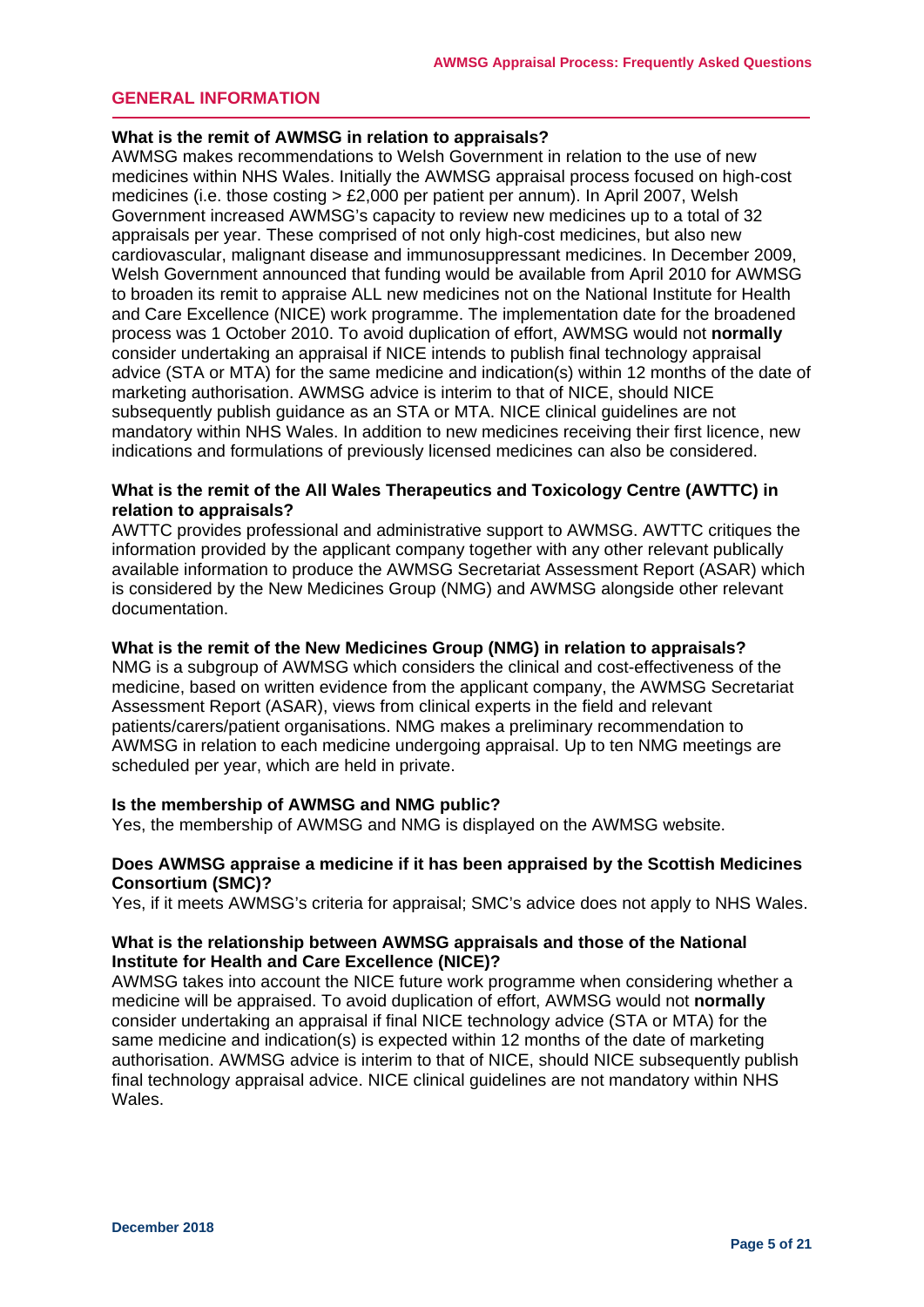## <span id="page-5-0"></span>**What if NICE appraises a medicine but does not recommend its use on the grounds of lack of cost-effectiveness, but the medicine is available to patients living in England via alternative commissioning routes (including the Cancer Drugs Fund)?**

In January 2014 AWMSG adopted a new approach intended to address some of the issues relating to equity of access in relation to new medicines for patients in Wales. It will apply in circumstances when the National Institute for Health and Care Excellence (NICE) does not recommend a medicine for use within the NHS on the grounds of cost-effectiveness and the medicine is subsequently funded within England via alternative national commissioning routes. An opportunity now exists for the marketing authorisation holder to make an application for the medicine to be appraised by AWMSG. The application will be expected to include a Wales Patient Access Scheme (WPAS), but may also include additional information which may not have been submitted to NICE, or information specific to NHS Wales (perhaps highlighting a specific patient population or other societal benefit/s). It is important that any additional evidence showing added value or benefit to NHS Wales over and above that considered by NICE is clearly identified, highlighted, and reflects the context of an AWMSG appraisal which applies clinical and cost-effectiveness, in addition to a broad strategic, societal and patient perspective to its recommendations. It is also important that confirmation and full details of the alternative funding route within the NHS in England is provided.

## <span id="page-5-1"></span>**What communication links exist between the pharmaceutical industry and the All Wales Therapeutics and Toxicology Centre (AWTTC)?**

Representatives from the pharmaceutical industry regularly meet with representatives from AWTTC to discuss general issues relating to the appraisal process. Individual pharmaceutical companies are encouraged to communicate regularly with AWTTC in relation to future or on-going appraisals. Enquiries should be directed to Mrs Ruth Lang, Head of Liaison & Administration by email [awttc@wales.nhs.uk](mailto:awttc@wales.nhs.uk) or by telephone on 029 218 26900.

## <span id="page-5-2"></span>**How does the AWMSG appraisal process impact on individual prescribers?**

Individual clinicians should take account of guidance issued by the National Institute for Health and Care Excellence (NICE) or AWMSG when exercising their clinical judgement, unless there is evidence to justify not doing so in the light of particular circumstances of an individual patient.

## <span id="page-5-3"></span>**How are potential appraisals identified?**

The onus for engagement lies with the applicant company to submit Form A. The AWTTC 'horizon scanning process' also informs the AWMSG appraisal process. AWTTC identifies medicines expected to receive marketing authorisation within 18 months and may choose to refer the company to the AWMSG appraisal process.

## <span id="page-5-4"></span>**What are the criteria for deciding whether a medicine undergoes an appraisal?**

AWMSG appraises all new medicines that do not meet AWMSG's exclusion criteria. The decision as to whether a change in indication or formulation is 'significant' and requires appraisal is made by the AWMSG Steering Committee on a case by case basis.

## <span id="page-5-5"></span>**What if the criteria for appraisal by AWMSG are not met?**

Within one month of receipt of Form A, AWTTC will confirm in writing (by email or letter) that appraisal by AWMSG is not required. If the application has been declined because it is on the NICE work programme, then the website report of ['Medicines excluded by AWMSG due](http://www.awmsg.org/awmsgonline/app/reportexclusion)  [to NICE advice'](http://www.awmsg.org/awmsgonline/app/reportexclusion) will be updated accordingly. The exclusion criteria are designed to provide broad guidance on products which fall outside the role and remit of AWMSG and where progression to formal appraisal is unlikely. In these circumstances Health Boards may consider whether individual products are appropriate for local formulary inclusion.

## <span id="page-5-6"></span>**What approach is taken when a medicine has multiple indications?**

**December 2018** Page 6 of 21 In determining whether a medicine meets the criteria for appraisal, AWTTC will consider the whole licensed indication. In certain circumstances, a pragmatic approach may be adopted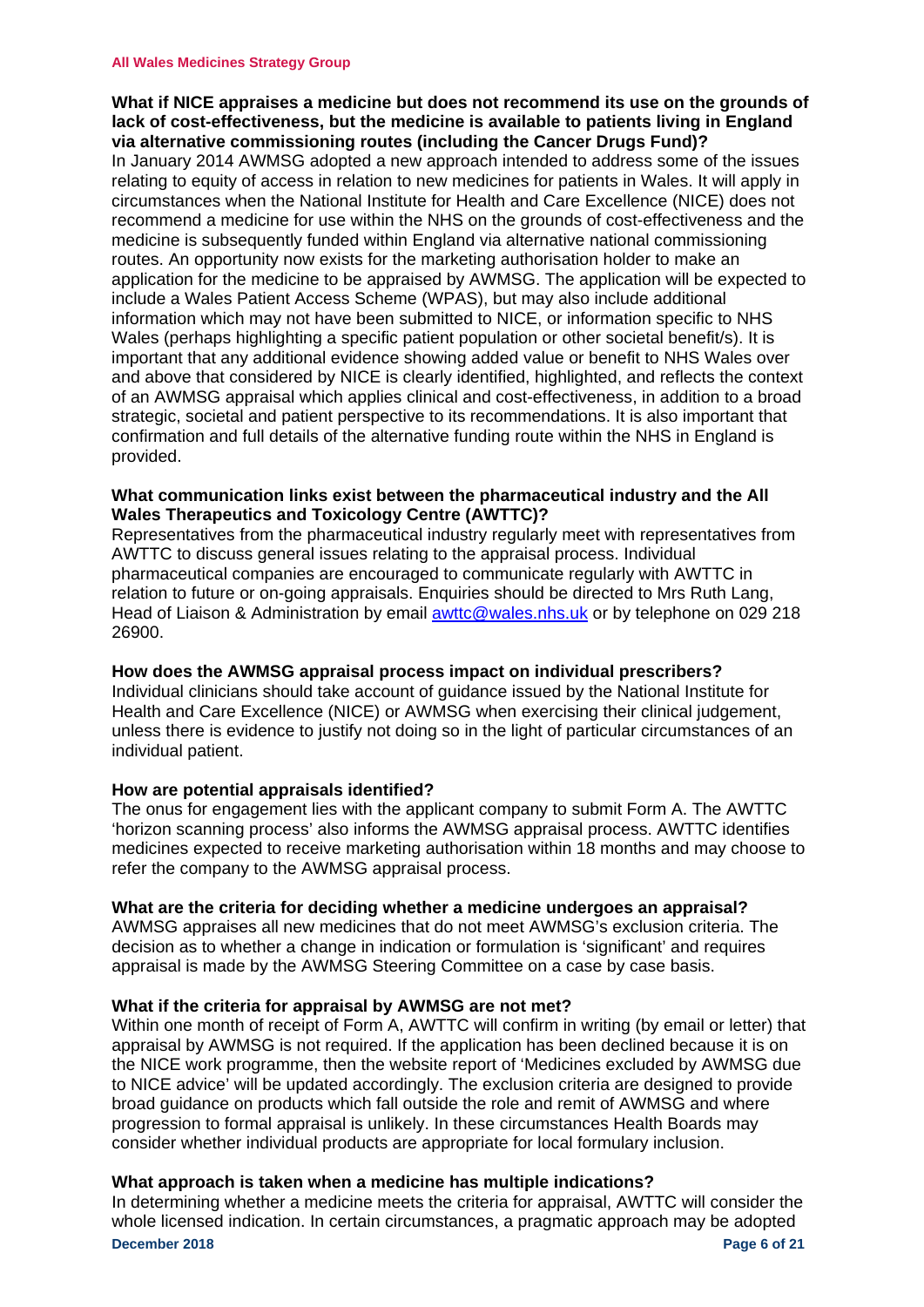and separate appraisals may be undertaken if the licensed indication covers distinctly separate disease areas.

## <span id="page-6-0"></span>**Can the applicant company request appraisal of a medicine for part of the licensed indication or in a particular patient population?**

AWMSG appraise medicines for the full licensed indication(s) as detailed in the Summary of Product Characteristics (SPC). Supporting evidence for the whole of the licensed indication, as agreed in the scope, should be submitted by the applicant company. Where a medicine receives a licence extension, AWMSG will appraise the medicine for the whole of the indication(s) covered by that licence extension. Where the medicine under consideration is newly licensed or has received a licence extension, the applicant company may highlight a specific population within the submission for which the medicine may be particularly advantageous, ensuring that evidence to support the subpopulation is included. In such cases AWMSG may consider a restricted recommendation, whereby the medicine would not be recommended for use outside of this restriction.

## <span id="page-6-1"></span>**What if the submission relates to a life-extending, end-of-life medicine?**

The applicant company should indicate in the submission form whether they consider the AWMSG policy for appraising life-extending, end of life medicines, should be applied and, if so, provide the rationale.

### <span id="page-6-2"></span>**Why is the AWMSG Policy on Appraising Life-Extending, End-of-Life Medicines not included in the process for appraising medicines for rare diseases?**

AWMSG developed a policy for appraising life-extending, end-of-life medicines and this was implemented in 2012. It allows for additional criteria to be taken into account by the New Medicines Group (NMG) and AWMSG when appraising medicines which are licensed for indications affecting small patient populations with incurable illnesses. In circumstances where NMG does not consider that the additional criteria should be applied and the medicine is not supported for use by NMG, the marketing authorisation holder can request that the appraisal process be suspended and a panel convened to explore the issues in more detail prior to the appraisal by AWMSG. AWMSG's policy for appraising life-extending, end-of-life medicines did not form part of the review of AWMSG's process for appraising orphan, ultraorphan or medicines developed specifically for rare diseases. At the Stakeholder Meeting when AWTTC first presented its proposals for the process for appraising orphan, ultraorphan medicines and medicines developed specifically for rare diseases, it was made clear that inclusion of end of life medicines would cause confusion within the service and, on this basis, end of life medicines were not included. However, it should be noted that the clinician and patient input is a key component of AWMSG's appraisal process and opportunity is extended to patients, patient organisations and carers to highlight advantages and/or disadvantages of all medicines undergoing appraisal. A clinician is routinely invited to attend NMG meetings to set the clinical context and input into the appraisal of all new medicines.

## <span id="page-6-3"></span>**Does AWMSG appraise biosimilar medicines?**

AWMSG does not normally appraise biosimilar medicines. Existing Health Technology Appraisal (HTA) advice for the 'reference' medicine, published by AWMSG or NICE, will automatically apply for biosimilar medicines licensed for the same indication and in the same population as the 'reference' medicine. In the absence of advice for the 'reference' product, the biosimilar medicine is not endorsed for use within NHS Wales.

## <span id="page-6-4"></span>**Does AWMSG consider equity when appraising a medicine?**

Yes. AWMSG considers equity of patients within NHS Wales. In addition, when presenting an overview of the submission at the AWMSG public meeting, the AWTTC Appraisal Lead highlights whether the medicine is available in the rest of the UK, either via a commissioning route or via health technology appraisal. This clarification was introduced in 2014. In addition, in circumstances where NICE does not recommend a medicine on grounds of lack of cost-effectiveness, but the medicine is available in England via a commissioning route, then the holder of the marketing authorisation may re-engage with AWMSG. The application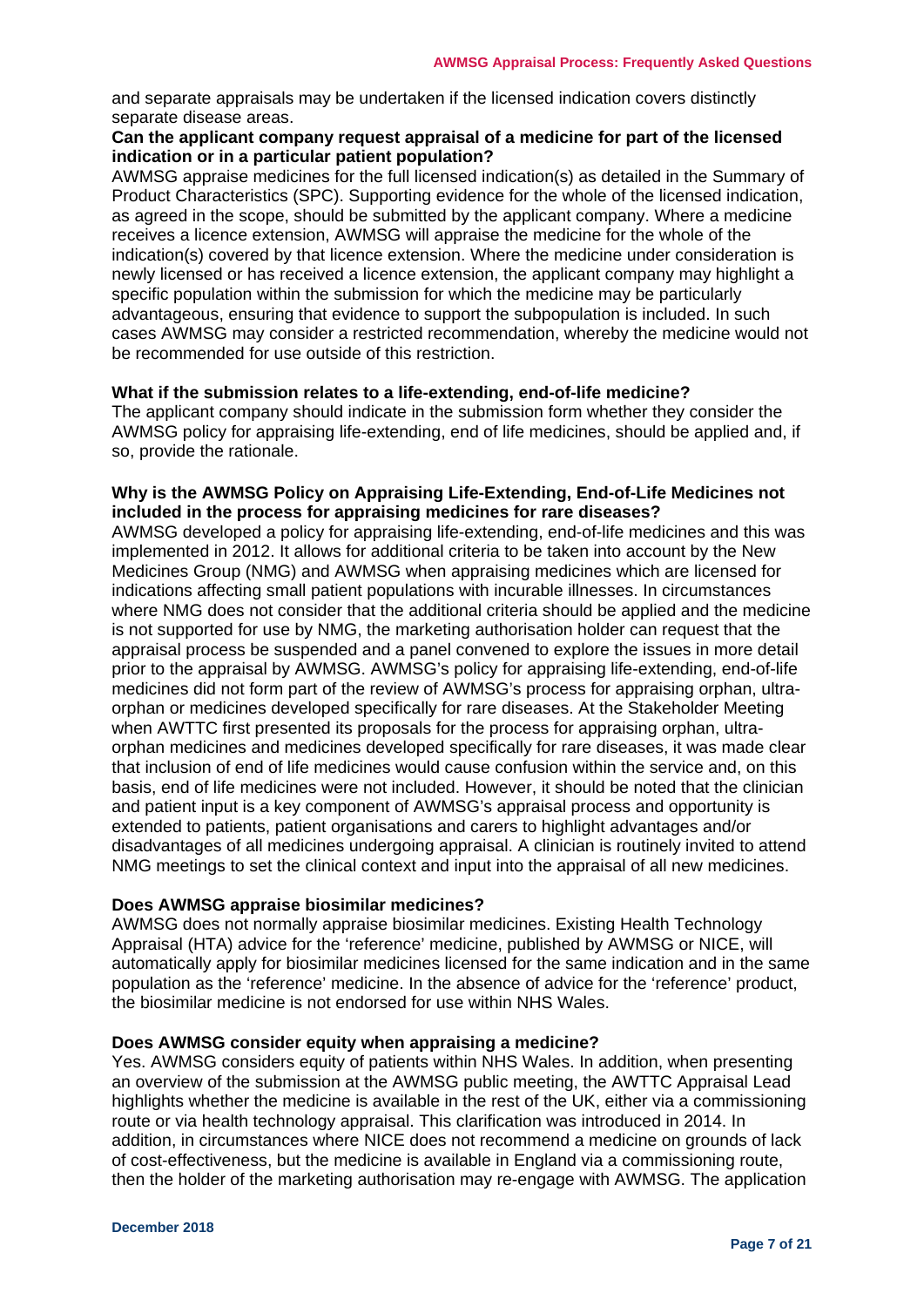must include a Wales Patient Access Scheme but may also include additional information not included in the submission to NICE.

## <span id="page-7-0"></span>**How does AWMSG prioritise appraisals?**

Appraisals are scheduled according to the Form B/C submission dates. Prioritising criteria may be applied if the number of appraisal submissions received exceeds the AWMSG meeting capacity. Prioritisation when required will include input from Welsh Clinical Networks, commissioners and others within NHS Wales based on clinical need.

## <span id="page-7-1"></span>**When is the appraisal date confirmed?**

Following submission of Form B/C by the applicant company, AWTTC will confirm by email the appraisal scope and schedule.

## <span id="page-7-2"></span>**If the AWMSG Steering Committee decides an appraisal is required, what is the timescale?**

A completed Form B or C can be submitted to the All Wales Therapeutics and Toxicology Centre (AWTTC) before the medicine receives marketing authorisation, and up to three months after. However, it is only on receipt of marketing authorisation that AWTTC will schedule the appraisal and confirm dates of meetings. Potential dates of the New Medicines Group (NMG) and AWMSG meetings will be offered and confirmed with the applicant company. The appraisal process flowchart on the AWMSG website outlines appraisal timelines. The maximum timescale for a limited submission process will be the same as for a full submission, i.e. six months. AWTTC will consult the applicant company should an opportunity arise for a limited submission to be scheduled for appraisal earlier than this; the appraisal may proceed with the earlier timelines following agreement from the applicant company.

## <span id="page-7-3"></span>**When is the scope of the appraisal clearly defined?**

The All Wales Therapeutics and Toxicology Centre (AWTTC) suggests the appraisal scope in writing (email or letter) when they inform the applicant company whether a full submission (Form B) or a limited submission (Form C) is required. The appraisal scope and the dates of the New Medicines Group (NMG) and AWMSG meetings are subsequently confirmed by AWTTC on receipt of Form B/C, following an initial review of the submission for completeness and appropriateness. All attempts to clarify any outstanding issues in relation to the scope should be made by either AWTTC or the applicant company prior to the production of the AWMSG Secretariat Assessment Report (ASAR) and the appraisal by the New Medicines Group (NMG). If NMG considers a redefinition of the scope essential, the appraisal may be adjourned pending clarification.

## <span id="page-7-4"></span>**Who do I contact for clarification of the appraisal process or to address any outstanding issues?**

Clarification of any aspect of the appraisal process may be sought from the All Wales Therapeutics and Toxicology Centre (AWTTC) at: [awttc@wales.nhs.uk](mailto:wmp@wales.nhs.uk) or on: 029 218 26900.

## <span id="page-7-5"></span>**APPRAISAL SUBMISSION FORMS**

## <span id="page-7-6"></span>**What is the role of Form A?**

Form A provides the information required for AWTTC to decide whether a medicine requires appraisal by AWMSG. Form A should be completed for all newly licensed products, each new indication and/or formulation. Form A must be completed regardless of whether the product fits one or more of the exclusion criteria even if a submission has been forwarded to the National Institute for Health and Care Excellence (NICE) or the Scottish Medicines Consortium (SMC). **Early submission of Form A is encouraged**. It is essential that applicant companies refer to the 'AWMSG guidance notes' for submitting Forms A, B and C available on the AWMSG website at www.awmsg.org when compiling their submission. Failure to do so may result in an inadequate submission.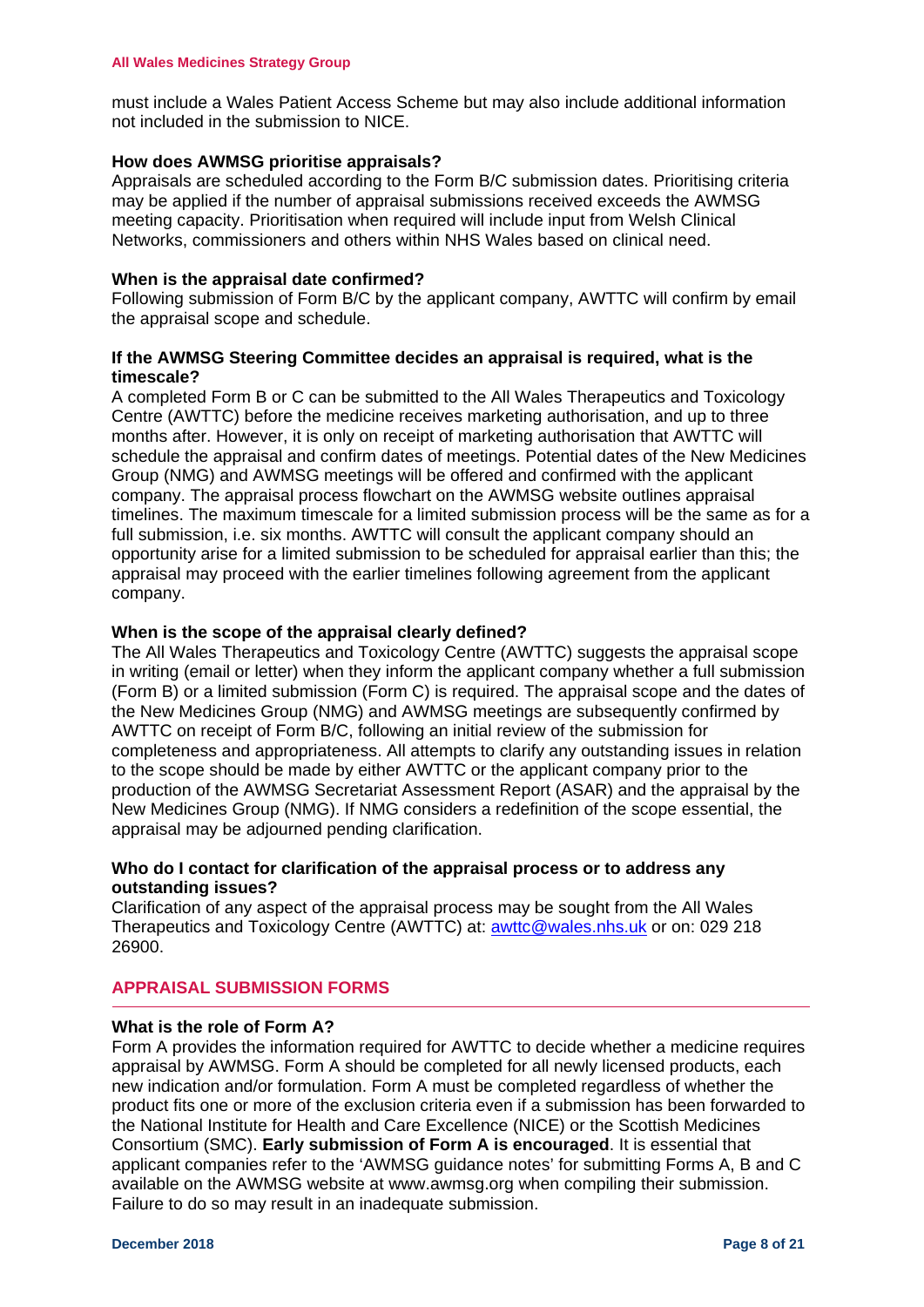## <span id="page-8-0"></span>**When should Form A be submitted?**

Form A should be submitted as early as possible and well before marketing authorisation is received; ideally within one month of receipt of positive opinion from the Committee for Medicinal Products for Human Use (CHMP).

## <span id="page-8-1"></span>**Does the Summary of Product Characteristics (SPC) need to be submitted with Form A?**

Where available, an SPC should be included with the submission (a draft SPC is accepted). However, absence of an SPC does not preclude a company from submitting Form A to the All Wales Therapeutics and Toxicology Centre (AWTTC).

### <span id="page-8-2"></span>**What is the timescale for submitting Form B or C?**

A completed Form B or C can be submitted to the All Wales Therapeutics and Toxicology Centre (AWTTC) before the medicine receives marketing authorisation and up to three months after. An appraisal date will not be scheduled until marketing authorisation is received and the applicant company has provided a complete submission, i.e. Form A and Form B, or Form A and Form C.

## <span id="page-8-3"></span>**Does the All Wales Therapeutics and Toxicology Centre (AWTTC) accept unlicensed comparators?**

The applicant company should provide information on comparator treatment(s) based on current standard care in NHS Wales, i.e. what is considered to be "routine practice" and may potentially be displaced. Comparators licensed for the indication under consideration should usually be included; however AWMSG will also consider unlicensed comparators where it is deemed appropriate to do so. For some medicines, it may be appropriate to consider more than one comparator (e.g. if practice is varied, or if current therapy is unlicensed).

#### <span id="page-8-4"></span>**What if the comparator medicine has an associated simple Patient Access Scheme?**

In order to maintain confidentiality AWMSG will not share the details of a simple patient access scheme for a comparator medicine with the company making an application to AWMSG for appraisal of a new medicine. To enable AWMSG to explore the impact of using the actual cost of the comparator in the analysis, the company applying for appraisal of a new medicine should model the cost-effectiveness of their medicine using a range of potential discounts for the comparator.

## <span id="page-8-5"></span>**Does the All Wales Therapeutics and Toxicology Centre (AWTTC) accept data relating to a licensed comparator outside its licensed dose?**

AWMSG normally requires comparator data relating to the dose which has been licensed as stated within the Summary of Product Characteristics (SPC). Exceptional circumstances should be discussed in advance of proceeding with the submission.

## <span id="page-8-6"></span>**Can the applicant company submit commercial/academic in confidence data?**

Applicant companies should attempt to minimise the amount of data marked as 'commercial/academic in confidence' provided as part of the Form B or Form C submission, in order to ensure the transparency of the decision making process. If some data are deemed confidential (according to the guidelines agreed by the Association of British Pharmaceutical Industry [ABPI]) it should be clearly marked as such. Information marked 'Confidential' will be made available to members for discussion, but will not be included in the meeting papers uploaded to the AWMSG website. It should be noted that due to the 'public nature' of AWMSG appraisals, 'commercial/academic in confidence' information may be referred to verbally during the formal appraisal. However, where a company is required to respond to extensive questions from AWMSG members about commercial in confidence information during an appraisal held in public, the company may request of the Chair that this will take place within a closed session of the meeting where the public will not be present. Submissions which include a confidential patient access scheme will be appraised by AWMSG in private.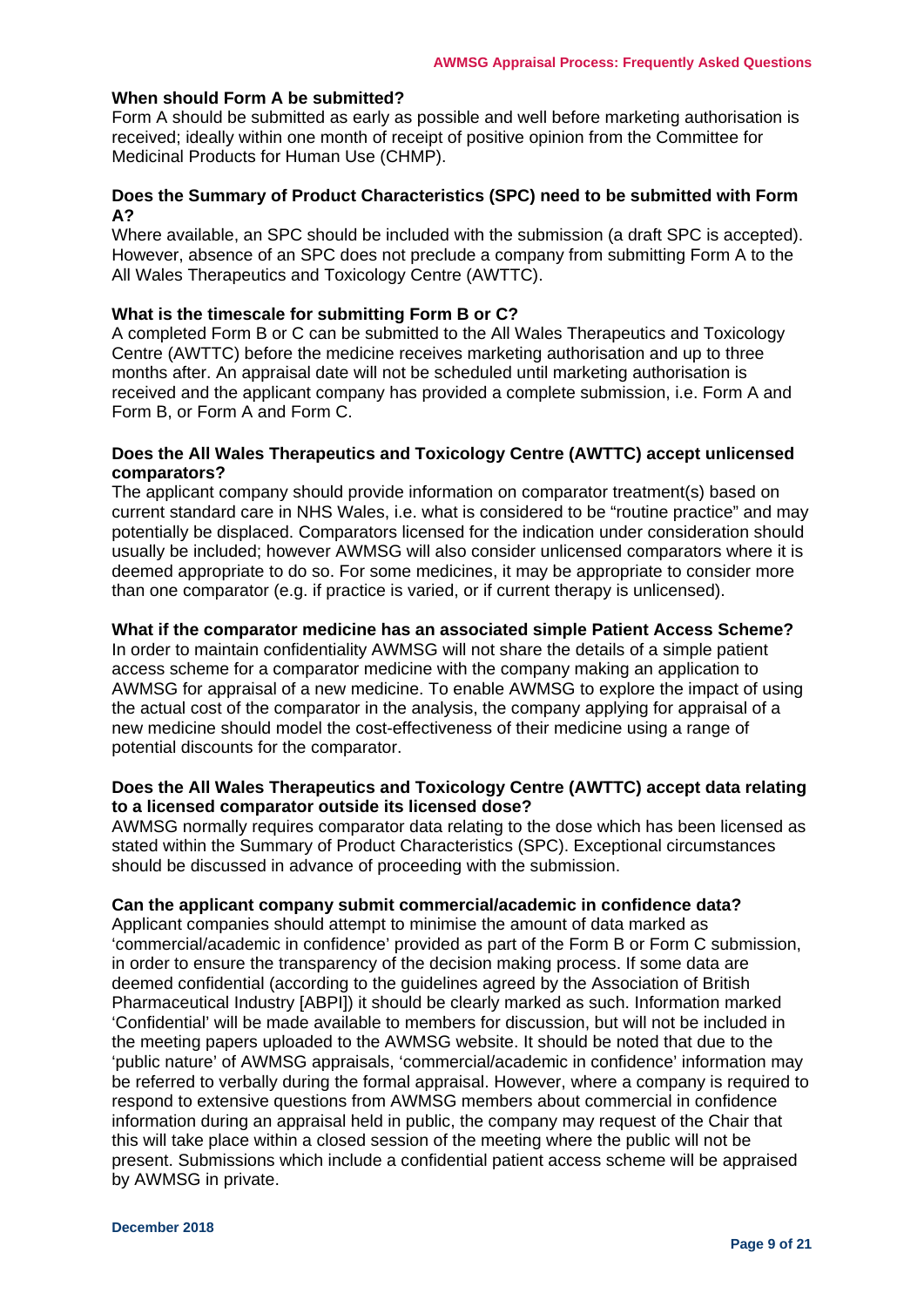## <span id="page-9-0"></span>**What documents will be uploaded to the AWMSG website prior to the AWMSG meeting?**

The documents placed on the website prior to the AWMSG meeting are the Preliminary Assessment Recommendation (PAR), the company response to the PAR (CR/PAR) and a non-confidential version of the AWMSG Secretariat Assessment Report (ASAR). Any 'commercial/academic in confidence' data would be embargoed from the website version until 12 months after completion of the research (patient access schemes will remain confidential).

## <span id="page-9-1"></span>**Are the completed submissions (Form A, Form B or Form C) posted on the AWMSG website?**

No, only basic information from Form A such as generic name, trade name and therapeutic indication is placed on the AWMSG website as part of the Appraisal Work Programme under the 'Appraisal' section, indicating that the medicine has been submitted for consideration. This table also states whether the medicine met the criteria for appraisal by AWMSG. Form B/C is not posted on the AWMSG website.

## <span id="page-9-2"></span>**What is the role of Form B/C?**

Form B/C provides comprehensive information and is used by the All Wales Therapeutics and Toxicology Centre (AWTTC), together with additional relevant information, in the preparation of their assessment report (the AWMSG Secretariat Assessment Report [ASAR]). Form B/C is part of the meeting documentation provided to members of the New Medicines Group (NMG) who make the preliminary appraisal recommendation (PAR) to AWMSG.

## <span id="page-9-3"></span>**How does a company know if a medicine requires a full (Form B) or limited (Form C) submission?**

The nominated contact for the applicant company will be notified by AWTTC in writing whether the submission meets the criteria for AWMSG appraisal and, if so, whether a Form B or Form C is required. AWTTC aim to provide feedback within two weeks and will inform the applicant company if there is a delay. A flow diagram setting out the decision process for a full or limited submission is available on the AWMSG website.

The final decision as to whether a full submission (Form B) or limited submission (Form C) is required is that of the AWMSG Steering Committee. A limited submission (Form C) may be deemed appropriate by the AWMSG Steering Committee in any of the following circumstances (where a medicine is not a new chemical entity or for a new licensed therapeutic indication [New Target Disease]):

- **A significant new formulation which has a pro-rata or lower cost per treatment** e.g. slow release, new chemical salt of established medicine
- **A licence extension which is deemed minor by the AWMSG Steering Committee** e.g. use in paediatrics
- **If the anticipated usage in NHS Wales is considered by the AWMSG Steering Committee to be of minimal budgetary impact**
- **If the estimated difference in cost compared with the appropriate comparator(s) is deemed by the AWMSG Steering Committee to be small**
- **Follow on biologic medicines, i.e. a biologic product which is identical to an existing product (produced on the same production line in the same factory) but with a different product licence**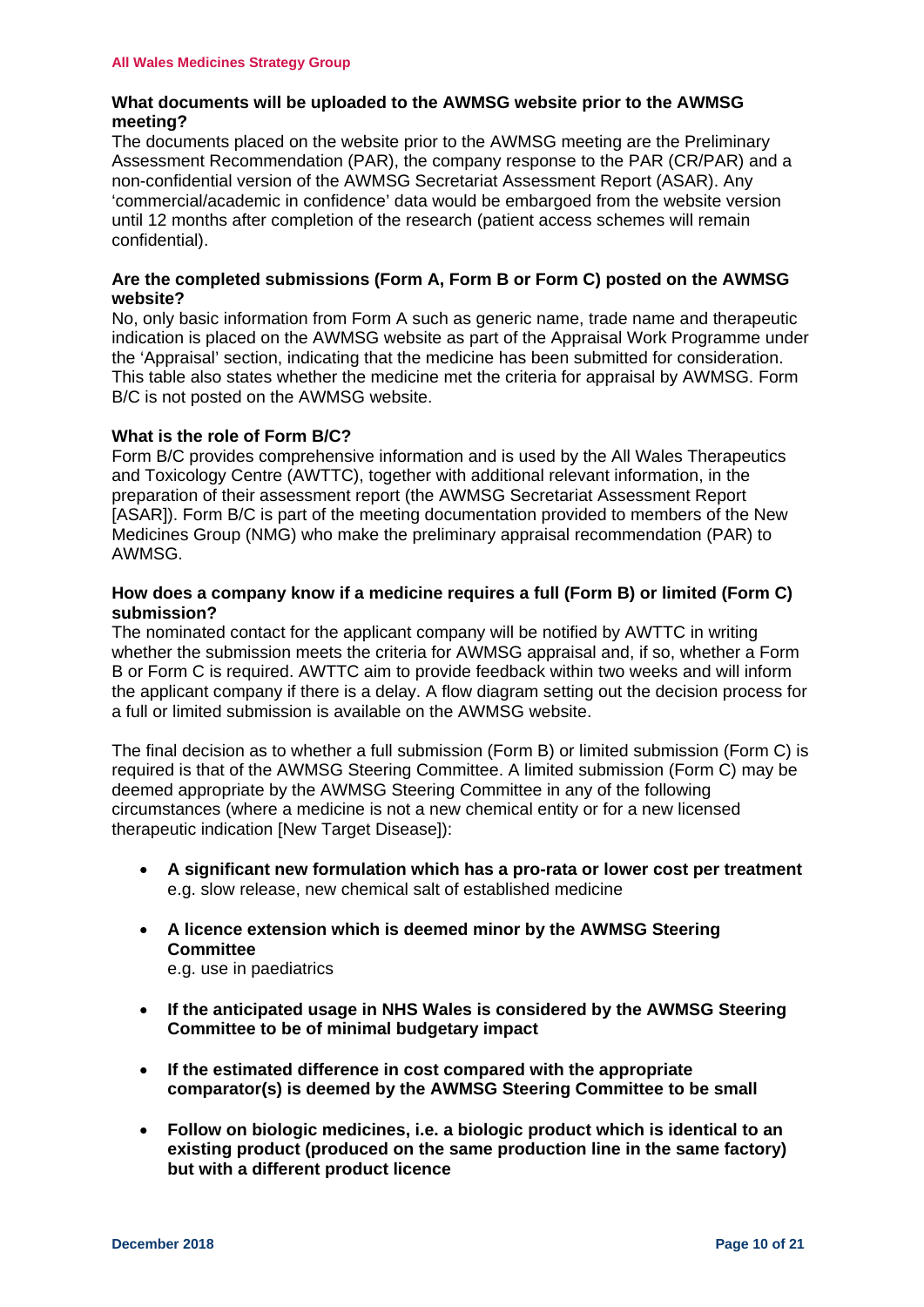When a limited submission (Form C) is deemed appropriate by the AWMSG Steering Committee, applicant companies may provide less information than routinely required in completion of Form B and aim to prove clinical effectiveness/equivalence. However, evidence of budgetary impact in comparison to the comparator medicine(s) should be demonstrated. Applicant companies should refer to the limited submission process (Form C) and the 'AWMSG guidance notes on Form C' for further information. Applicant companies will be informed in writing (email or letter) whether a full submission (Form B) or a limited submission (Form C) is required, after consideration of Form A. AWMSG reserves the right to request a full submission in relation to any medicine at any time during the process. The decision of the AWMSG Steering Committee in this respect is final and binding.

### <span id="page-10-0"></span>**Is guidance available on how to complete Form A, Form B and Form C?**

Essential information on how to complete all of the submission forms is available under 'AWMSG guidance notes' on the AWMSG website. It is vital that applicant companies refer to this guidance, as failure to do so may result in an inadequate submission. Further advice is available from the All Wales Therapeutics and Toxicology Centre (AWTTC) if required.

#### <span id="page-10-1"></span>**Where can I find Welsh unit cost data?**

NHS bodies in Wales produce various annual costing returns which are submitted to the Financial Information Strategy Development Programme (FISDP) for collating on behalf of Welsh Government. The Welsh Costing Return 2 (WCR 2) is one such submission, and provides information on the costs of inpatient and day-case Healthcare Resource Groups (HRGs) at a finished consultant episode (FCE) level and by speciality (e.g. general surgery, cardiology).

WCR 2 returns are submitted to FISDP at an elective and emergency level for inpatient activity and consolidated to produce an All Wales average HRG cost per FCE (but not at speciality level).

Access to the All Wales average HRG costs per FCE is available to all of the NHS bodies in Wales via the Welsh NHS intranet; or alternatively by contacting the FISDP.

The latest information available is the 2007/08 All Wales average HRG costs, which have been produced using version 3.5 HRGs. This means that unlike their English counterparts, they still carry the three-character HRG code (e.g. E28 for cardiac arrest, as opposed to EB05Z, for version 4.0 HRGs).

For information, Wales does not trim its bed days, as in England, and critical care costs are produced as part of the Welsh Costing Return 1 (WCR 1) specialty analysis return. Welsh critical care costs are not included in the HRG costs.

## <span id="page-10-2"></span>**Can additional information be provided to the All Wales Therapeutics and Toxicology Centre (AWTTC) after submission of Form B/C?**

The inclusion of new evidence into the appraisal process after receipt of form B or C is extremely rare and its inclusion is at the discretion of AWTTC, which will be on a case by case basis. AWMSG reserves the right to suspend the appraisal process at any stage in order to seek clarification of an outstanding issue. Form B asks for 'details of ongoing studies from which additional evidence is likely to be available in the next 6–12 months'. If additional information (previously highlighted in that section) becomes available, the applicant company should contact AWTTC who will inform as to whether it can be included in the AWMSG Secretariat Assessment Report (ASAR). This is dependent on timelines. No other information will be accepted. If 'new evidence' is not accepted, a subsequent resubmission will be timetabled pragmatically into the work programme. A resubmission would be timetabled at the earliest convenience; however there is no guarantee of a definite slot and this could take up to 12 months.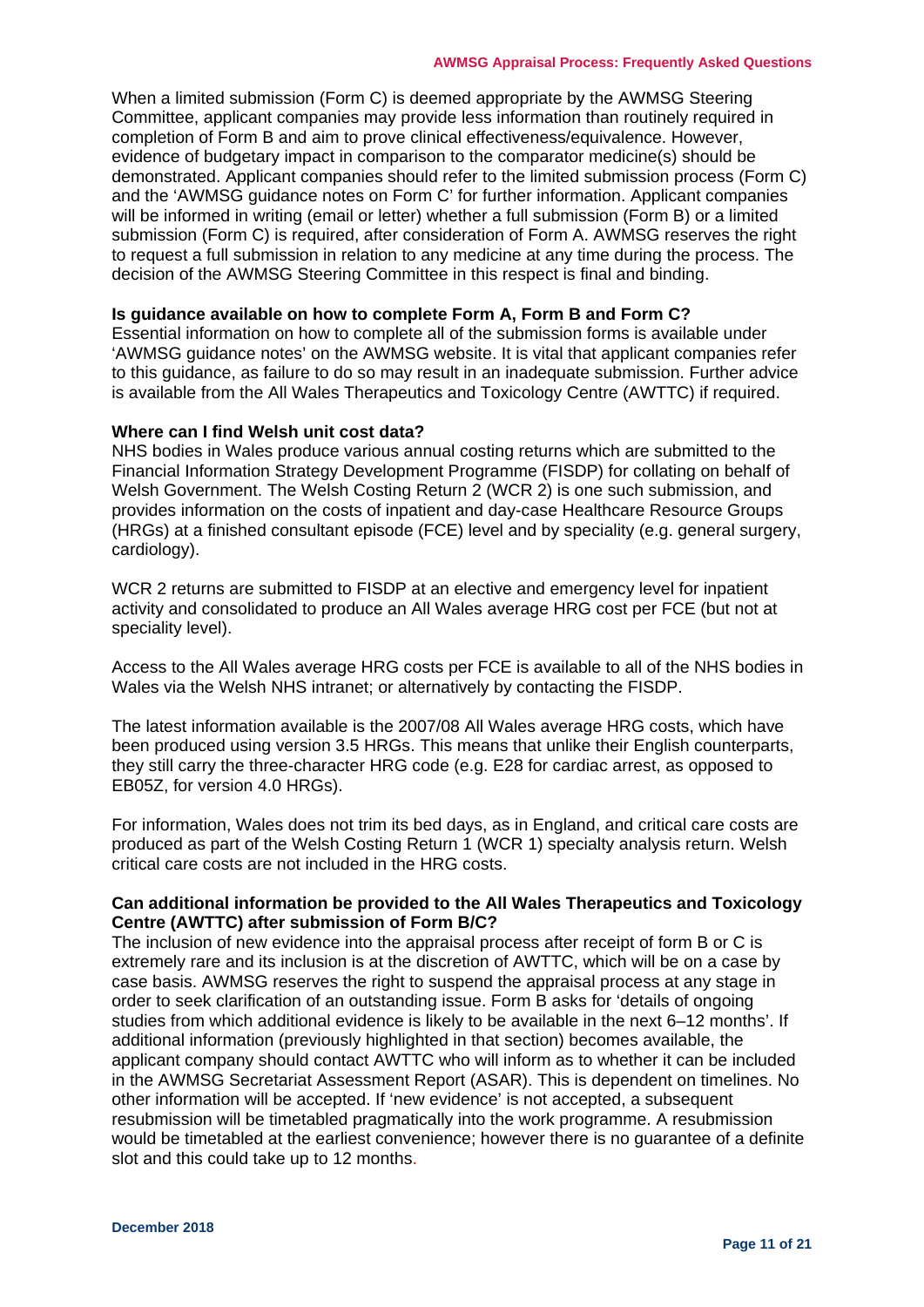## <span id="page-11-0"></span>**Would a request for a limited submission (Form C) preclude the need for a full submission (Form B)?**

AWMSG reserves the right to request a full submission (Form B) in relation to any medicine at any time during the process. The decision of the AWMSG Steering Committee in this respect is final and binding.

## <span id="page-11-1"></span>**What if the Form A meets the criteria for a limited submission and the manufacturer has indicated in Form A that they wish to submit a WPAS?**

This would be assessed on a case by case basis. A limited submission would usually be accepted for a simple WPAS; however a complex scheme would usually require a full submission.

## <span id="page-11-2"></span>**Is the process for considering limited submissions (Form Cs) different to that for full submissions (Form Bs)?**

The New Medicines Group (NMG) considers full and limited submissions and agrees a Preliminary Appraisal Recommendation (PAR). AWMSG subsequently considers full and limited submissions and agrees a Final Appraisal Recommendation (FAR). As the level of detailed information required within a limited submission is less than that of a full submission, the level of discussion will usually be less. Following endorsement by Welsh Government of the AWMSG recommendation for a limited or full submission, the advice will be posted on the AWMSG website and disseminated electronically to NHS Wales.

## <span id="page-11-3"></span>**What are the consequences if a submission (Form A, Form B or Form C) is requested by the All Wales Therapeutics and Toxicology Centre (AWTTC) but not received within the appropriate timelines?**

Form A should be submitted before marketing authorisation is received, ideally within one month of receipt of positive opinion from the Committee for Medicinal Products for Human Use (CHMP) regardless of whether a submission has been forwarded to the National Institute for Health and Care Excellence (NICE) or the Scottish Medicines Consortium (SMC).

The complete submission (i.e. Form A and B or Form A and C) should be submitted to AWTTC as soon as marketing authorisation is granted and, at the very latest, within three months of receipt of marketing authorisation. In the event that a company submission is requested and is not forthcoming, the following two options are available to AWMSG:

- a) In the absence of a submission from the holder of the marketing authorisation, AWMSG will issue a statement of advice (posted on the AWMSG website) confirming **the medicine cannot be endorsed for use within NHS Wales** – *a decision made by the AWMSG Steering Committee.* This statement will be ratified by Welsh Government.
- b) AWMSG will appraise the medicine using publicly available information *if directed to do so by the AWMSG Steering Committee.*

The AWMSG Steering Committee takes into account specialist network opinion, demand from within NHS Wales and policy imperatives when making its decision on how best to proceed with regard to non-submissions.

Applicant companies who are planning to submit Form B/C should be aware that appraisal dates cannot be confirmed until the complete submission is received by AWTTC and the appraisal scope has been agreed. A delay in submitting Form B/C will result in a delay in the appraisal process.

Funding for use of a medicine that falls within the AWMSG appraisal criteria within NHS Wales is very unlikely prior to an AWMSG appraisal.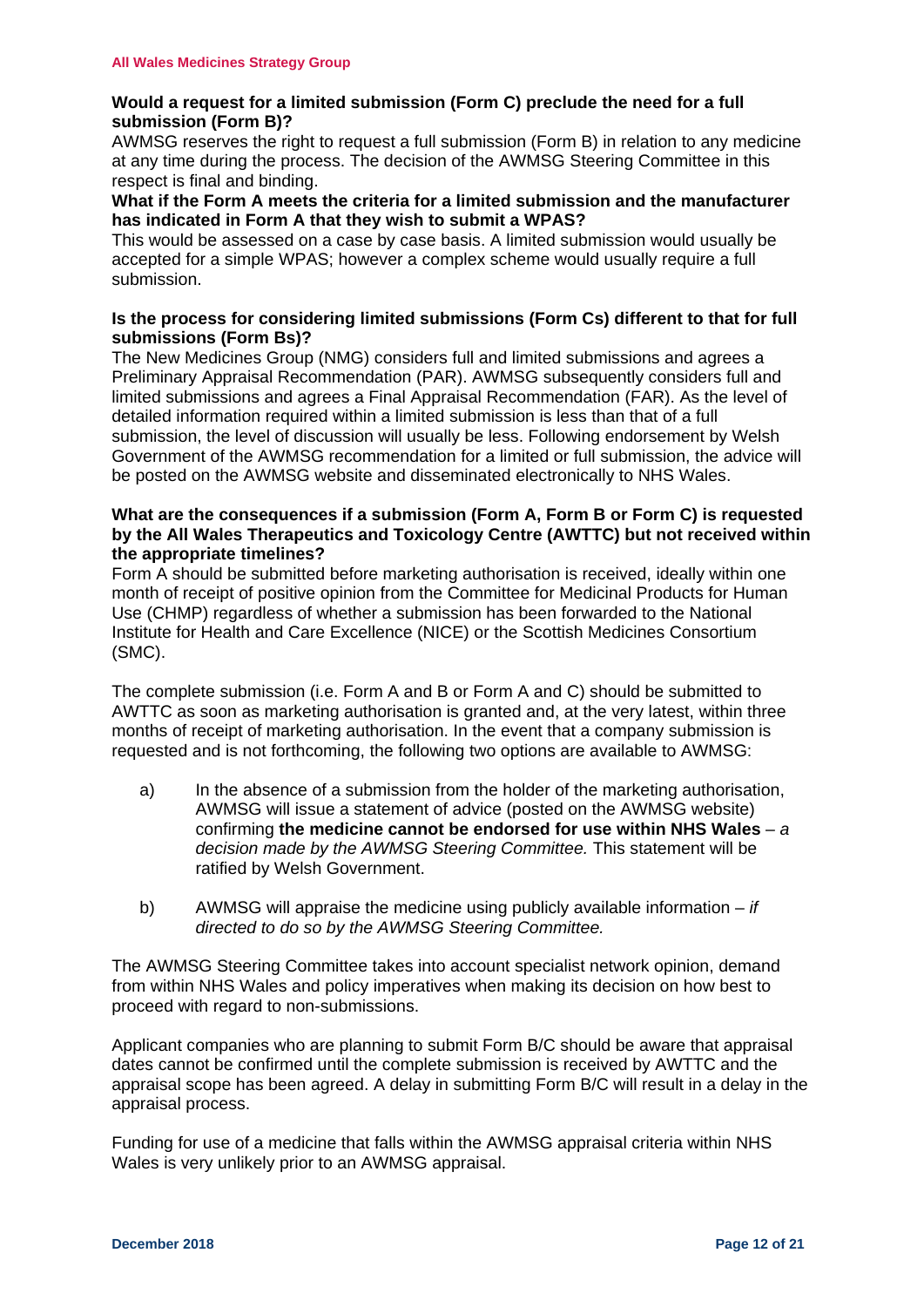## <span id="page-12-0"></span>**APPLICANT COMPANY INPUT INTO APPRAISAL PROCESS**

## <span id="page-12-1"></span>**Does the applicant company have an opportunity to preview the AWMSG Secretariat Assessment Report (ASAR) before it is provided to the New Medicines Group (NMG) members?**

Yes. The applicant company has a period of ten working days to provide a short summary response to the draft ASAR, i.e. the company response to the ASAR (CR/ASAR). This is the only opportunity for the applicant company to highlight in writing any differences in scientific interpretation and identify factual inaccuracies or typographical errors. No additional clinical or health economic evidence should be submitted (unless previously stated in the Form B/C submission and agreed with the All Wales Therapeutics and Toxicology Centre (AWTTC). The applicant company is also requested to confirm the information which is of a 'commercial/academic in confidence' nature. The CR/ASAR will form part of the NMG appraisal documentation along with the ASAR itself, the Form B/C and written evidence from clinical experts and patient organisation(s) (where available). Failure to provide a response to the draft ASAR by the applicant company will not delay the process.

### <span id="page-12-2"></span>**Does the applicant company have an opportunity to preview the Preliminary Appraisal Recommendation (PAR) before it is provided to AWMSG members?**

Yes. Within five working days of the New Medicines Group (NMG) meeting, the PAR will be forwarded to the applicant company **for comment**. The company response to the PAR (CR/PAR) will be included with the AWMSG meeting documentation and will be placed on the AWMSG website approximately ten working days before the AWMSG meeting.

### <span id="page-12-3"></span>**What is the role of the applicant company in relation to the process for appraising medicines developed to treat rare diseases?**

The applicant company will be asked to indicate whether, in their view, the medicine falls within this category (in Form A). If the medicine receives a negative recommendation by NMG, the applicant company can request that a meeting of the Clinician and Patient Involvement Group (CAPIG) be convened. The applicant company will be invited to provide a statement, attend and participate in discussions, and will leave before the finalising of the CAPIG template.

#### <span id="page-12-4"></span>**Does the applicant company have an opportunity to preview the final AWMSG Secretariat Assessment Report (ASAR) before it is provided to AWMSG members?**

Yes. The final ASAR will be forwarded to the applicant company after the New Medicines Group (NMG) meeting **for information only**. Opportunity to comment on the draft ASAR is afforded to the applicant company before the NMG meeting. In the event that the applicant company provides additional information or comments relating to the final ASAR in their response to the PAR, the All Wales Therapeutics and Toxicology Centre (AWTTC) reserves the right to withhold the response as the additional information/comment(s) would not have been considered by NMG. Failure to provide a response to the PAR by the applicant company will not delay the process.

## <span id="page-12-5"></span>**THE PATIENT/CARER VIEW**

## <span id="page-12-6"></span>**How can patients/carers/patient organisations directly input into the AWMSG appraisal process?**

The AWMSG appraisal process offers patients/carers/patient organisations an opportunity to ensure their views are heard and provides them with a means to really make a difference. Patients/carers/patient organisations can have a voice in an appraisal process which could ultimately have a significant impact on patients and/or carers living in Wales.

An invitation is extended to patients/carers/patient organisations to complete a questionnaire to outline their experience of the disease/condition in question and the associated treatments, and to explain why the needs of the patient/carer are currently met or not met.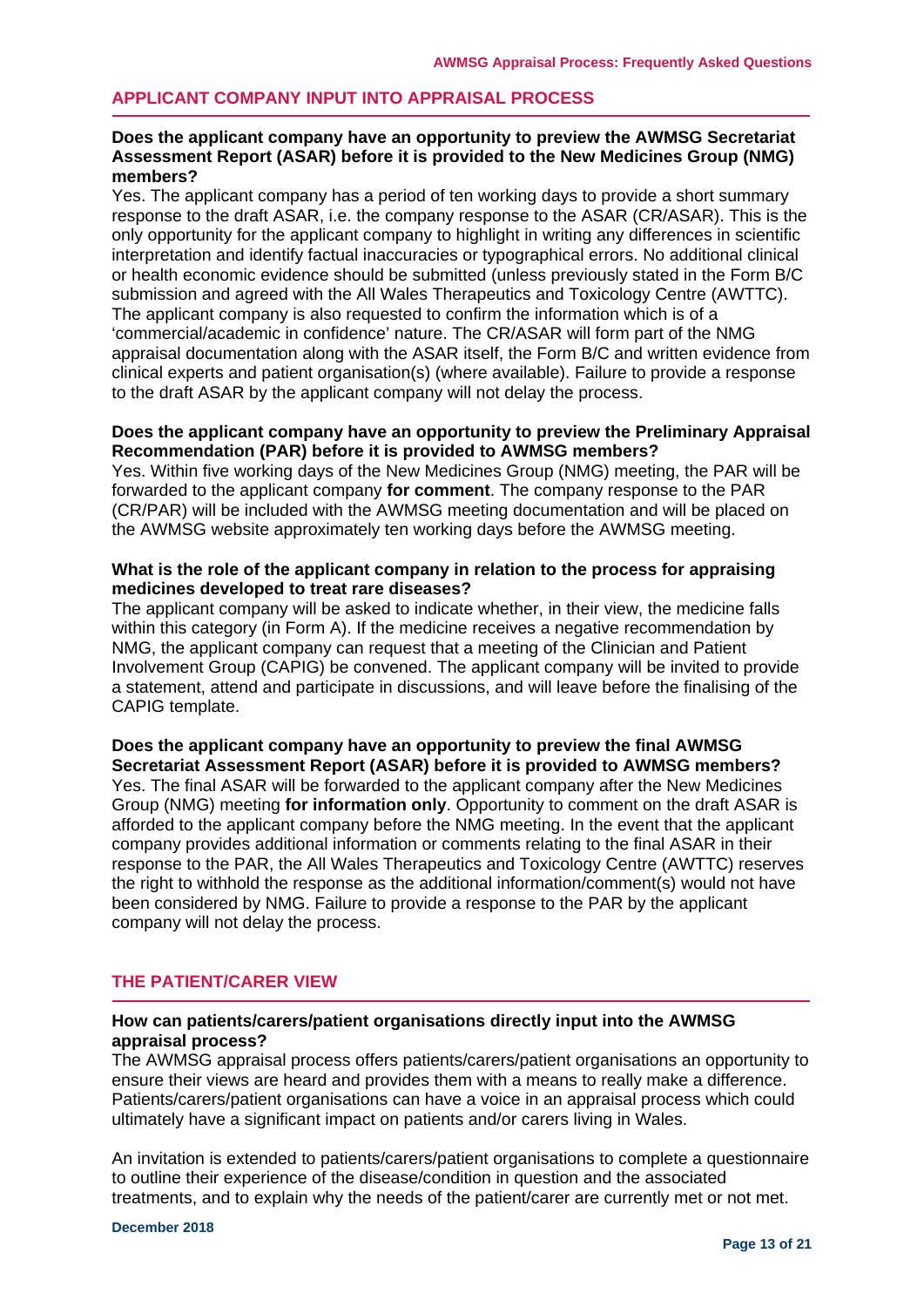#### **All Wales Medicines Strategy Group**

The All Wales Therapeutics and Toxicology Centre (AWTTC) welcome any information that might help us understand how these health problems affect patients and/or carers. Patients/carers/patient organisations are often able to provide additional insight which is invaluable in considering whether a medicine should be available to patients within NHS Wales.

Patients/carers/patient organisations can help inform AWMSG of the real effects on patients and bring a human dimension to the assessment, and this input will have an impact on decisions on which medicines should be funded ahead of a technology appraisal by the National Institute for Health and Care Excellence (NICE).

A questionnaire can be downloaded from the AWMSG website and we ask that views be submitted to AWTTC by post or email [\(awttc@wales.nhs.uk\)](mailto:wmp@wales.nhs.uk) six weeks prior to the New Medicines Group (NMG) meeting in time for all the appraisal information to be collated. The AWMSG meeting is open to the public and patients/carers/patient organisations would be welcome to join the audience.

## <span id="page-13-0"></span>**Are all appraisals by AWMSG held in public?**

There may be occasions where the appraisal of a medicine by AWMSG is held in private. This is usually because the submission made by the holder of the marketing authorisation contains commercially sensitive and confidential information i.e. the submission contains a confidential patient access scheme. Members of the public will not be able to observe that part of the meeting and this will be made clear on the agenda. However, when the meeting recommences in public, the recommendation of AWMSG will be announced. Please contact the All Wales Therapeutics and Toxicology Centre (AWTTC) for further information and/or check the relevant meeting agenda on the AWMSG website for details.

## <span id="page-13-1"></span>**Will the completed patient/carer questionnaires be posted on the website?**

No. The patient/carer questionnaires will not be placed in the public domain. They will, however, be circulated to the New Medicines Group (NMG) and AWMSG members as part of the appraisal meeting documentation. The issues highlighted in the questionnaires may be discussed at the AWMSG meeting in public; however, the patient organisation questionnaires will only be viewed by members. Individual patients/carers submissions will be made anonymous. Patient organisations may also remain anonymous by ticking the relevant box on the questionnaire.

## <span id="page-13-2"></span>**How are patient organisations identified and invited to make a submission?**

The All Wales Therapeutics and Toxicology Centre (AWTTC) use a standard internet search to identify patient organisations. The pharmaceutical company also suggests organisations to contact. AWTTC then invite the relevant patient organisations to fill in a questionnaire. AWTTC also welcomes individual patient views and encourage patients/carers/patient organisations to actively refer to the [medicines awaiting your views](http://www.awmsg.org/awmsgonline/app/patientquest) on the AWMSG website and to complete a [questionnaire](http://www.awmsg.org/docs/awmsg/appraisaldocs/inforandforms/Patient%20Carer%20Patient%20Organisation%20questionnaire.doc) when appropriate.

## <span id="page-13-3"></span>**Why should you, as a patient/carer/patient organisation, provide your views?**

You can outline your experience of the disease/condition in question and any experience you might have of the associated treatments, explaining why your needs are currently met or not met. We welcome any information that might help us understand how these health problems affect patients and/or carers. Patients/carers/patient organisations are often able to provide additional insight which is invaluable in considering whether a medicine should be available to patients within NHS Wales. You can help inform us of the real effects on patients and bring a human dimension to the appraisal, and this input will have an impact on which medicines should be funded.

## <span id="page-13-4"></span>**What should I do if I have any queries or want to learn more about the AWMSG appraisal process?**

**December 2018 Page 14 of 21** You should telephone or email the All Wales Therapeutics and Toxicology Centre (AWTTC) and direct your enquiry to Mrs Ruth Lang, Head of Liaison & Administration.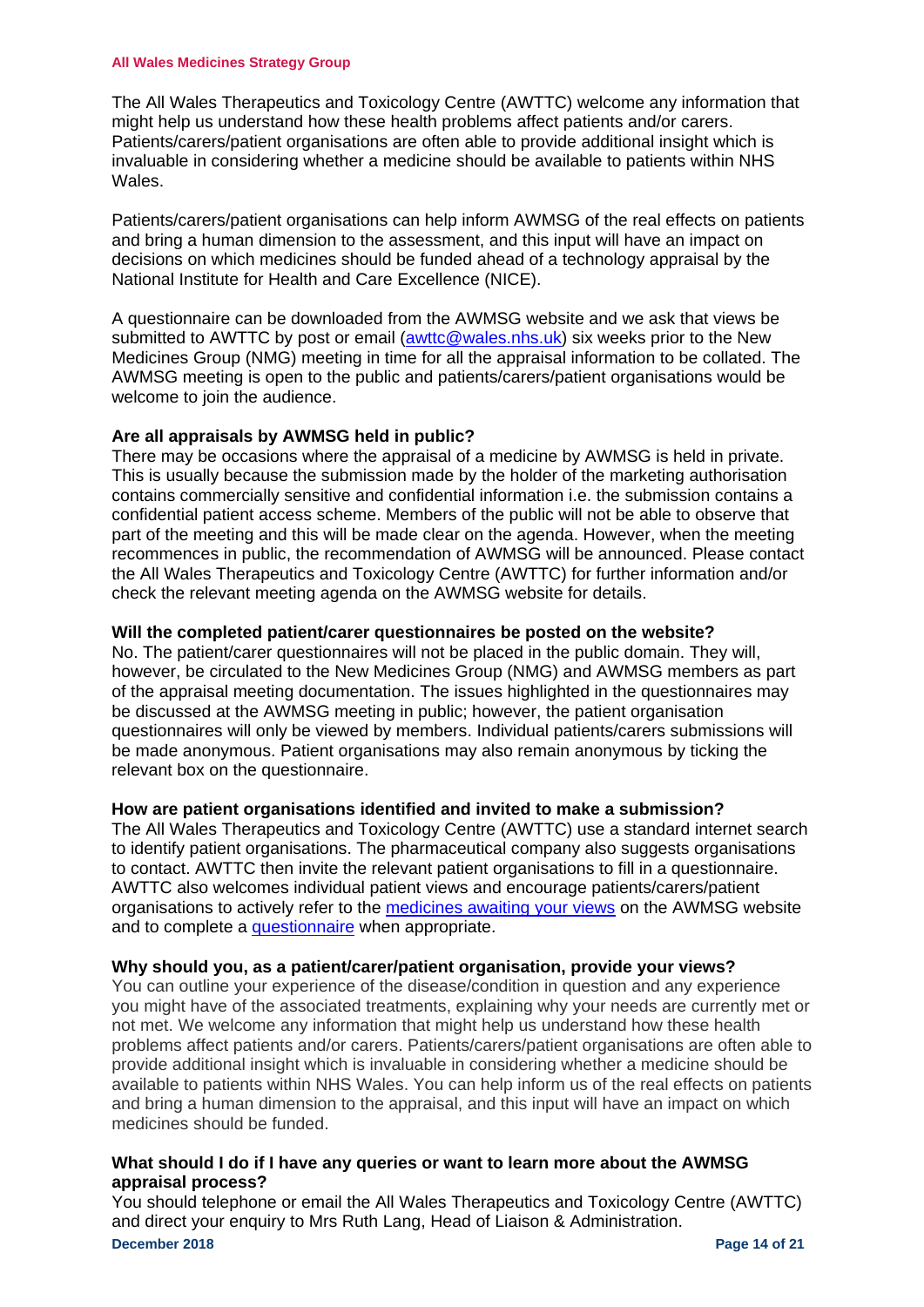## <span id="page-14-0"></span>**Is there a forum for liaison between AWMSG and patient support groups?**

The Patient and Public Interest Group (PAPIG) held its first meeting on Wednesday 9 October 2013 in the Academic Centre at University Hospital Llandough. Meetings included discussion about the appraisal processes, medicines development through to clinical trials and patients' medicine taking behaviour. Lay representatives from AWMSG and the subgroups have attended and explained their role. PAPIG has considered barriers to engagement with AWMSG and provided feedback on the Patient and Public Engagement (PPE) Strategy. Members have also given feedback on the AWMSG website, which has been redesigned and updated with a section specifically tailored to patients, carers, patient organisations and members of the public.

If you are interested in being involved, please contact Ruth Lang on telephone 029 218 26900 or at [awttc@wales.nhs.uk](mailto:awttc@wales.nhs.uk).

## <span id="page-14-1"></span>**CLINICAL EXPERTS**

#### <span id="page-14-2"></span>**What is the role of the clinical expert?**

Clinical experts are contacted by the All Wales Therapeutics and Toxicology Centre (AWTTC) for advice on current practice in NHS Wales and advice on appropriate comparators before inviting a full (Form B) or limited (Form C) submission. On receipt of Form B/C, AWTTC invites clinical experts to submit their views in the form of a questionnaire. Clinical experts set the clinical scene and outline where, in their view, the new medicine sits within current therapy in NHS Wales.

#### <span id="page-14-3"></span>**How are clinical experts selected?**

AWMSG seek up to six clinical expert nominations via the appropriate Welsh professional society or clinical network or Medicines and Therapeutics Committees (MTCs). In the absence of appropriate expertise in NHS Wales, AWMSG will seek clinical input from outside Wales.

#### <span id="page-14-4"></span>**In what form is the clinical expert opinion provided?**

The nominated clinical experts are contacted and asked to complete a questionnaire. The completed questionnaires are considered at the New Medicines Group (NMG) meeting and are also provided to AWMSG members prior to the AWMSG meeting. The questionnaires will not be published on the AWMSG website.

#### <span id="page-14-5"></span>**Are clinical experts asked to declare any interests?**

Nominated clinical experts are asked to complete and return a declaration of interest form with their questionnaire.

## <span id="page-14-6"></span>**Can clinicians do anything to encourage appraisal by AWMSG, particularly if the pharmaceutical industry has not engaged in the appraisal process?**

Yes, you can encourage the relevant pharmaceutical company to engage in the appraisal process, and you can highlight to the All Wales Therapeutics and Toxicology Centre (AWTTC) the need for advice within NHS Wales. In the absence of engagement, the AWMSG Steering Committee may instruct an appraisal using publicly available information. This is more likely to occur in when evidenced by clinical support.

## <span id="page-14-7"></span>**THE NEW MEDICINES GROUP (NMG) MEETING**

#### <span id="page-14-8"></span>**Is the applicant company involved in the New Medicines Group (NMG) meeting?**

The NMG meeting is held in private and the applicant company is not invited to attend. However, the company may wish to nominate a 'contact' to be on stand-by and contactable by telephone in the unlikely event that an issue arises during the NMG appraisal. The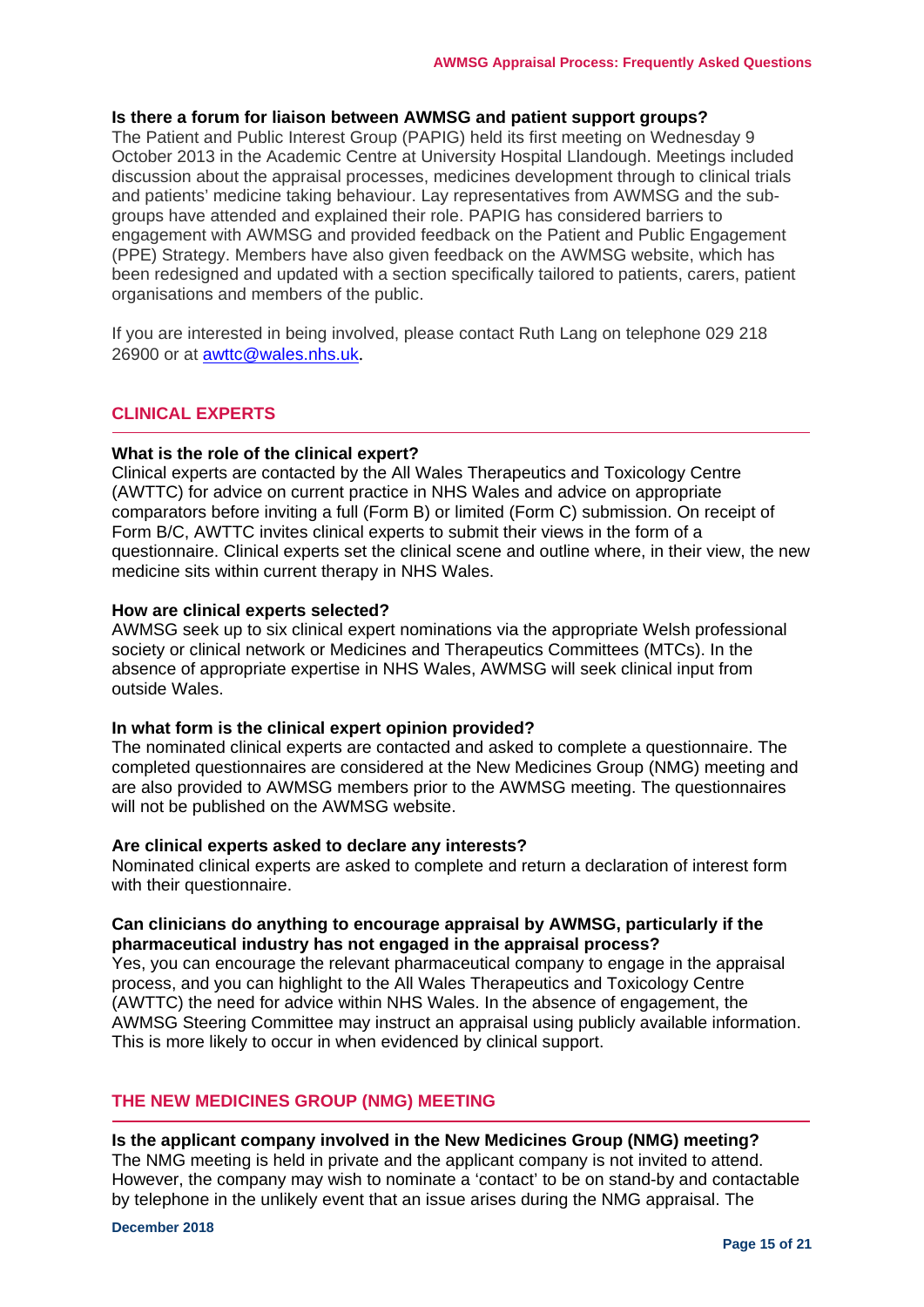applicant company's written response to the AWMSG Secretariat Assessment report (ASAR) is included in NMG's meeting documentation.

## <span id="page-15-0"></span>**What is the role of the Lead Assessor at NMG?**

The Lead Assessor will address the NMG meeting and present all the information pertaining to a particular appraisal.

## <span id="page-15-1"></span>**Is the applicant company informed of the New Medicines Group (NMG) Preliminary Appraisal Recommendation (PAR)?**

Yes. Within five working days from the NMG meeting, the PAR will be forwarded by email, offering the applicant company an opportunity to provide a formal company response to the PAR (CR/PAR). This response will be included with the AWMSG meeting documentation and will be placed on the AWMSG website. The AWMSG Secretariat Assessment Report (ASAR) will be forwarded separately to the applicant company for information only – **no comments in relation to the ASAR will be accepted by the All Wales Therapeutics and Toxicology Centre (AWTTC) at this stage in the process**. Failure to provide a response to the PAR by the applicant company will not delay the process.

## <span id="page-15-2"></span>**Can the New Medicines Group (NMG) request additional data or seek clarification on any issue and adjourn the preliminary appraisal?**

Yes. NMG can request an adjournment whilst seeking clarification of any outstanding issues. The All Wales Therapeutics and Toxicology Centre (AWTTC) will inform the applicant company of the reason for the adjournment, address the outstanding issues and reschedule the appraisal by NMG.

## <span id="page-15-3"></span>**THE AWMSG PUBLIC MEETING**

<span id="page-15-4"></span>**What information is considered by AWMSG when making their recommendation?** AWMSG members receive the following documentation and are asked to apply a broad strategic/societal overview when considering the preliminary appraisal recommendation (PAR) made by the New Medicines Group (NMG).

- 1. The AWMSG Secretariat Assessment Report (ASAR)
- 2. The preliminary appraisal recommendation (PAR)
- 3. The company response to the PAR (CR/PAR)
- 4. The patient organisation submission(s) (if provided)
- 5. The clinical expert(s) views (if provided)

## <span id="page-15-5"></span>**How often are AWMSG meetings held?**

Up to ten AWMSG meetings are scheduled per year and dates of the forthcoming meetings are displayed on the AWMSG website. Papers are uploaded to the website approximately ten days prior to the meeting.

## <span id="page-15-6"></span>**When are the Preliminary Appraisal Recommendation (PAR) and the company response to the PAR (CR/PAR) posted on the AWMSG website?**

All AWMSG meeting documentation is posted on the website approximately ten working days prior to the publicly held meeting. Papers submitted after the ten day deadline will only be accepted after consideration by the AWMSG Chairman.

## <span id="page-15-7"></span>**Is the applicant company involved in the AWMSG meeting?**

**December 2018 Page 16** of 21 The All Wales Therapeutics and Toxicology Centre (AWTTC) encourage applicant companies to attend the AWMSG public meeting, although there is no obligation for them to do so. Prior to the meeting, AWTTC invites the company to nominate two representatives one to respond to issues relating to the case for cost-effectiveness and one to respond to issues relating to clinical effectiveness. The Chairman may or may not invite applicant companies into the discussion. However, the Chairman will ask the submitting applicant company representative(s) to confirm whether or not they are satisfied that all relevant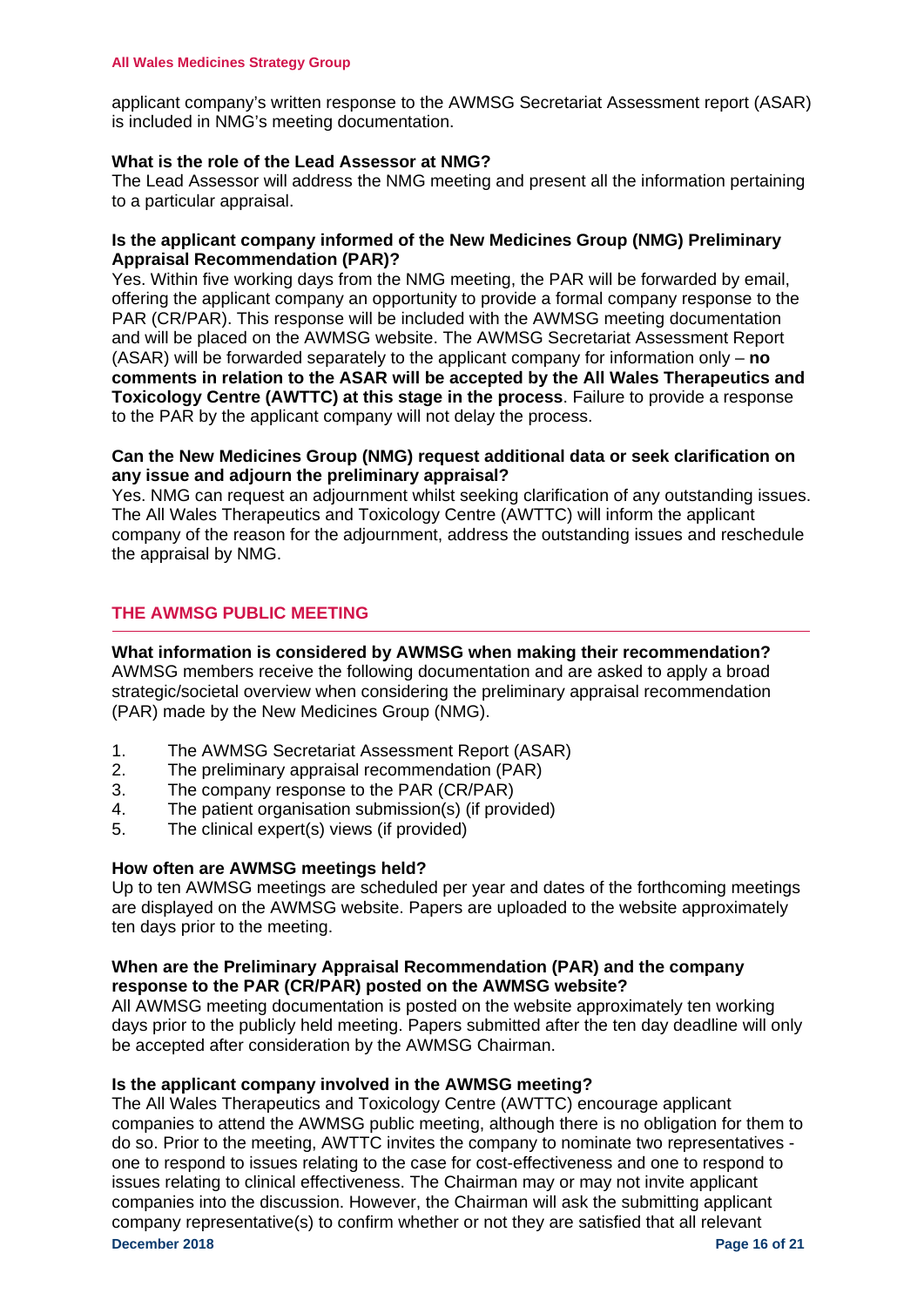issues have been addressed prior to concluding the appraisal. If a representative is not **employed** by the applicant company, please inform AWTTC at least six weeks prior to the appraisal.

## <span id="page-16-0"></span>**What are the implications of a positive/negative AWMSG recommendation?**

AWMSG advice has no impact on the licensed status of the technology and the inherent implications associated with this. A negative recommendation would not impact on the clinical freedom of the prescriber. A positive recommendation by AWMSG, subsequently endorsed by Welsh Government, places an obligation on the Service in Wales to fund accordingly. AWMSG advice is interim to Technology Appraisal Guidance issued by the National Institute for Health and Care Excellence (NICE) should it be subsequently published.

#### <span id="page-16-1"></span>**What is the context of the AWMSG appraisal?**

The Chairman confirms that in making their recommendation to AWMSG, the New Medicines Group (NMG) has considered the clinical and cost-effectiveness issues in detail. He reminds members that there is no requirement for AWMSG to repeat the detailed discussions held at NMG. The Chairman directs AWMSG members to seek clarification of any outstanding issues in relation to clinical or cost-effectiveness, the company response to the Preliminary Appraisal Recommendation (CR/PAR), the clinical expert questionnaire(s), the patient organisation submission(s), and take account of any societal or budget impact issues.

## <span id="page-16-2"></span>**How is the appraisal process conducted at the meeting?**

The Chairman will invite the All Wales Therapeutics and Toxicology Centre (AWTTC) Assessment Lead to present the AWMSG Secretariat Assessment Report (ASAR) and clinical expert view to AWMSG members. The New Medicines Group (NMG) Chairman (or AWTTC Assessment Lead) subsequently presents the Preliminary Appraisal Recommendation (PAR). AWMSG members will be invited to raise any issues in relation to the ASAR, the PAR, the company response to the PAR (CR/PAR), the clinical expert questionnaire(s) and the patient organisation submission(s). Delegates from the applicant company will be asked by the Chairman to confirm there are no outstanding issues prior to concluding the appraisal. AWMSG members will retire to vote in private and the Chairman will subsequently announce the recommendation in public.

## <span id="page-16-3"></span>**Who is involved in the decision making process?**

The voting members of AWMSG (refer to AWMSG website for full details of membership).

## <span id="page-16-4"></span>**Are all appraisals by AWMSG held in public?**

Normally, yes. However, where a submission includes a **confidential** patient access scheme, the appraisal will be conducted in private. AWMSG's recommendation would normally be subsequently announced when the meeting recommences in the public domain. It should be noted that due to the 'public nature' of the AWMSG appraisal, certain 'commercial/academic in confidence' data may be referred to verbally during the formal appraisal.

## <span id="page-16-5"></span>**COMMUNICATION POST–AWMSG MEETING**

#### <span id="page-16-6"></span>**What happens after a decision has been reached by AWMSG?**

The AWMSG Chairman normally announces the AWMSG recommendation at the publicly held AWMSG meeting. Confirmation of the AWMSG recommendation (the Final Appraisal Recommendation [FAR]) is forwarded to the applicant company within five working days of the AWMSG meeting. Companies have 10 working days from the meeting to accept the recommendation or lodge a request for an independent review, the grounds for which should be submitted in writing to the Chairman via the All Wales Therapeutics and Toxicology Centre (AWTTC). The process will not be delayed if companies fail to respond within this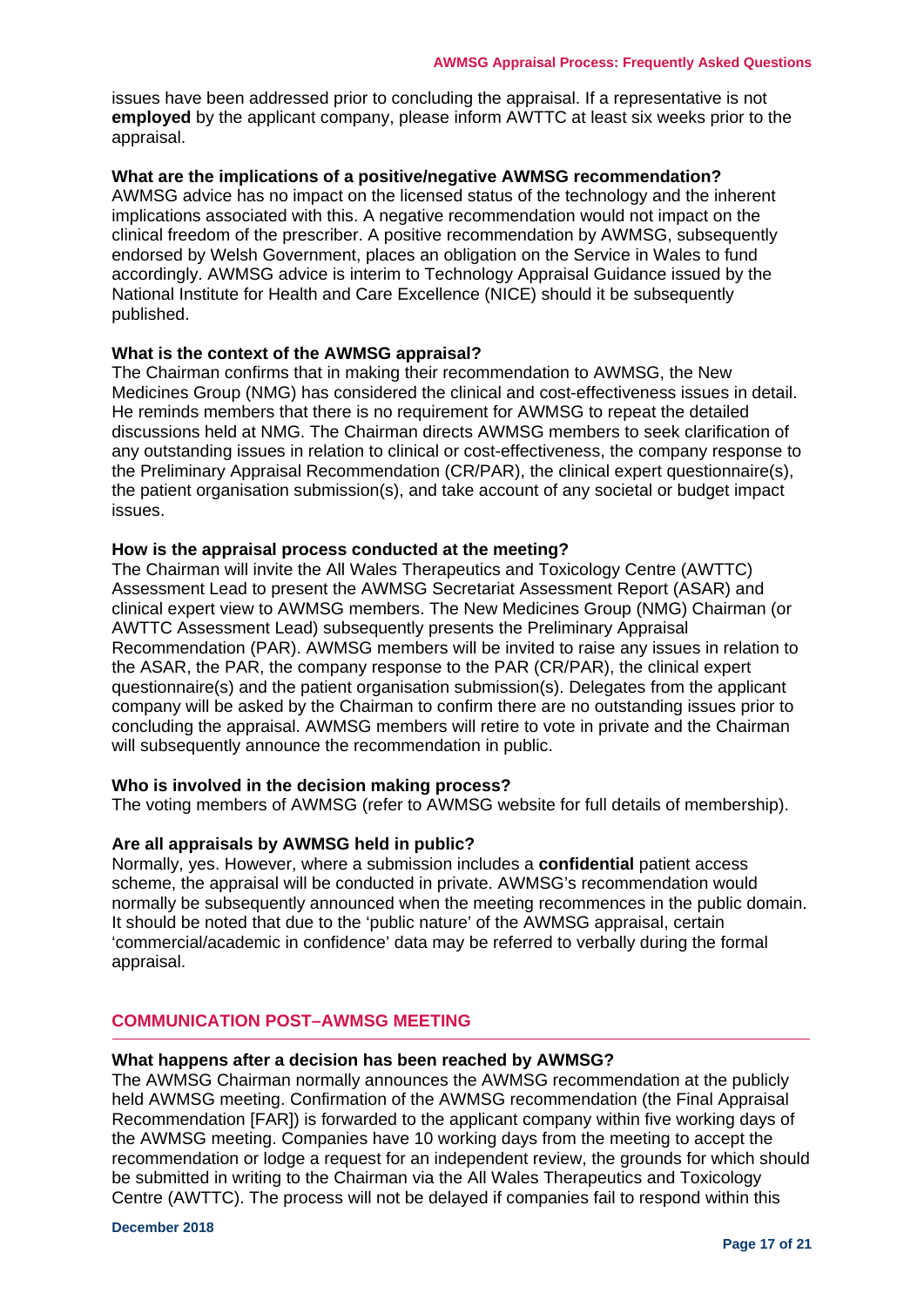#### **All Wales Medicines Strategy Group**

deadline. At the end of the ten-day period, and unless a request is made for an independent review (IR), AWTTC will forward AWMSG's recommendation to Welsh Government officials for ratification. Welsh Government officials consider the AWMSG recommendation and advise whether funding should be made available for the use of the medicine within NHS Wales. AWTTC contact the applicant company when ratification of AWMSG's recommendation has been received.

## <span id="page-17-0"></span>**What are the timelines for ratification by Welsh Government of an AWMSG Final Appraisal Recommendation (FAR)?**

No fixed timescale can be given as this is dependent on competing Welsh Government priorities. It is hoped that ratification will be received within two weeks from receipt of the AWMSG recommendation.

## <span id="page-17-1"></span>**How is the applicant company notified of ratification by Welsh Government of an AWMSG Final Appraisal Recommendation (FAR)?**

Upon receipt of ratification by Welsh Government, the All Wales Therapeutics and Toxicology Centre (AWTTC) will inform (by email) the nominated contact(s) from the applicant company.

## <span id="page-17-2"></span>**How is NHS Wales notified of the AWMSG Final Appraisal Recommendation (FAR) and ratification by Welsh Government?**

The Final Appraisal Recommendation (FAR) is posted on the AWMSG website and confirmation of ratification by Welsh Government to the AWMSG recommendation is disseminated by email to NHS Wales. Reference to appraisal advice issued may also be included in the Chief Medical Officer's update publication.

## <span id="page-17-3"></span>**What role does the applicant company have in communicating the AWMSG recommendation?**

In order to avoid confusion, communication of the AWMSG recommendation(s) should not take place until the recommendation(s) has/have been ratified by Welsh Government. Communications should quote the recommendation in full, including any restrictions.

## <span id="page-17-4"></span>**What happens if final Technology Appraisal Guidance from the National Institute for Health and Care Excellence (NICE) becomes available for a medicine that has been appraised by AWMSG?**

If Technology Appraisal Guidance is issued by NICE for the same medicine and indication as that appraised by AWMSG, a statement that AWMSG advice has been superseded by NICE guidance will be placed on the Final Appraisal Recommendation (FAR), with reference to the relevant NICE guidance.

## <span id="page-17-5"></span>**IMPLEMENTATION**

## <span id="page-17-6"></span>**Is the AWMSG recommendation to the Service binding?**

If a medicine is recommended by AWMSG, there is a requirement on health boards to provide funding to enable implementation as soon as is reasonably practicable and certainly within two months of ratification by Welsh Government.

"**RECOMMENDED FOR USE** within NHS Wales" applies to a medicine first in its class for that specific licensed indication. This places an obligation on health boards to make the medicine available and fund accordingly. Where a formulary exists, the medicine should be included.

**December 2018 Page 18 of 21 "RECOMMENDED AS AN OPTION FOR USE** within NHS Wales" applies to a medicine when it is not the only treatment available for a specific licensed indication. This places an obligation on health boards to make the medicine available for a patient who meets the clinical criteria set out in the guidance, subject to the clinical judgement of the treating clinician. Where a formulary exists, the medicine should be included and prescribing priority should be in accordance with local formulary decision. For the avoidance of doubt or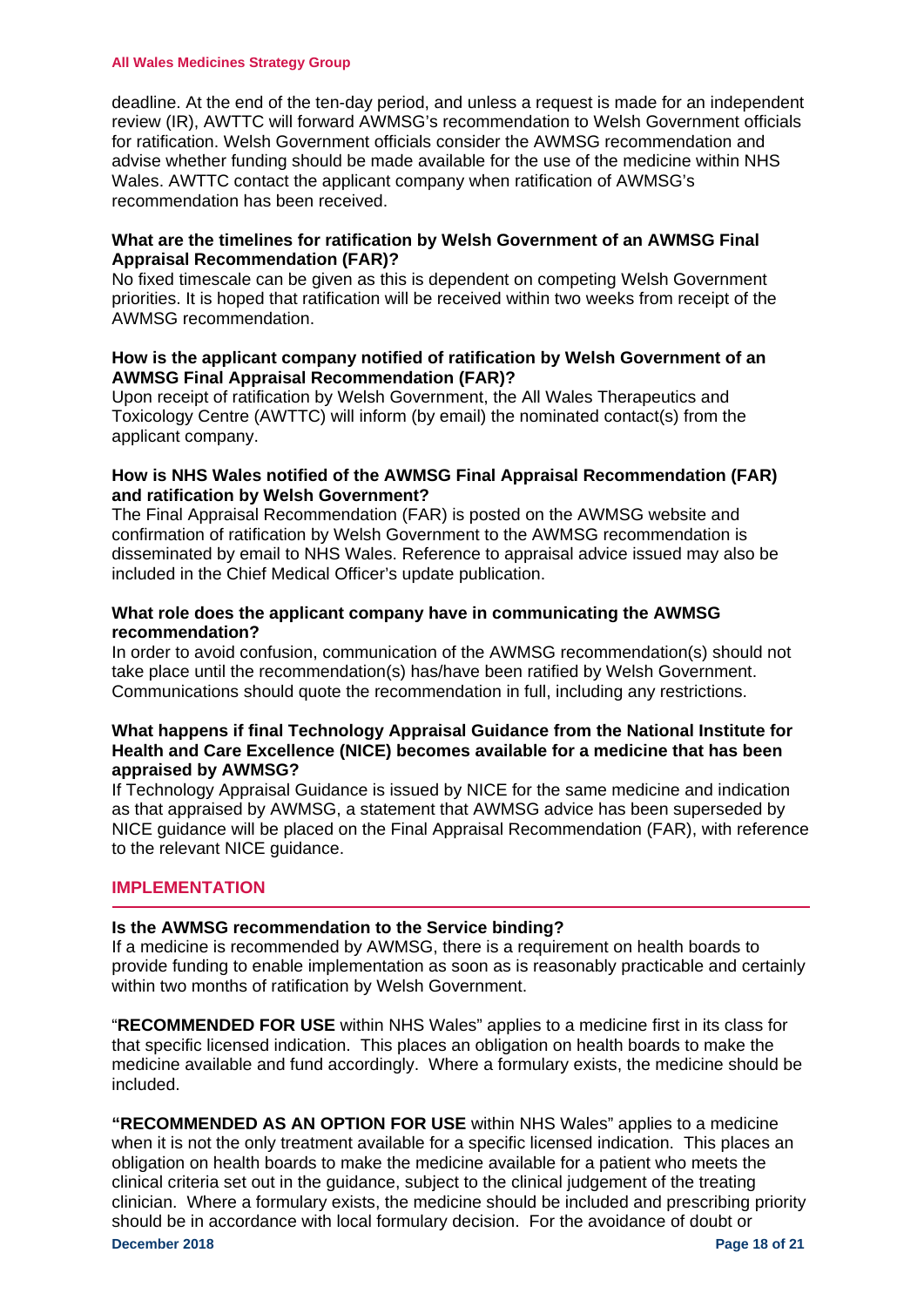confusion, when AWMSG recommends a medicine as **'an option',** this is an option for the clinician and patient to consider alongside other potential treatments, not an option for commissioners or providers to not make the treatment available.

## <span id="page-18-0"></span>**Will extra funding be available to support the introduction of new medicines?**

Yes. The Welsh Government's New Treatment Fund was announced in January 2017. The fund will support health boards to introduce new, recommended medicines faster and more consistently across Wales. The fund is ring-fenced to ensure it is used for the intended purpose of supporting health boards to make all new medicines recommended by NICE and AWMSG available faster and more consistently across Wales. The fund will help ease the financial pressures that can be associated with the introduction of new medicines, providing health boards with the time to plan to invest in future years. New medicines recommended for an interim period by NICE will also be available in Wales within the same two month NTF implementation timeframe, provided the manufacturer offers NHS Wales the same or similar package, including price, as NHS England. The implementation timeframe will start once the package has been agreed.

#### <span id="page-18-1"></span>**How will AWMSG recommendations be implemented?**

The All Wales Therapeutics and Toxicology Centre (AWTTC) will disseminate the recommendation (ratified by Welsh Government) electronically across NHS Wales. The information will also be posted on the AWMSG website at www.awmsg.org and details may be published in the Chief Medical Officer's update publication. The responsibility for the implementation of Welsh Government's decision lies with the commissioning bodies.

#### <span id="page-18-2"></span>**Will the industry have a role in implementing AWMSG recommendations?**

The industry may wish to play a supportive role with implementation. Please also see the AWMSG Terms of Use.

#### <span id="page-18-3"></span>**How will the implementation of AWMSG recommendations, once ratified by Welsh Government, be monitored across NHS Wales?**

Implementation of the National Institute for Health and Care Excellence (NICE) and AWMSG recommendations is included as a standard (Standard 12) in the document, "Healthcare Standards for Wales" that was published in May 2005. The monitoring of the implementation of all Healthcare Standards falls to Healthcare Inspectorate Wales (HIW). A Welsh Health Circular (2017) 001 has been issued by Welsh Government which clearly outlines the responsibility to make funding available as soon as is reasonably practicable and certainly within two months of the published recommendation. Auditing the uptake of AWMSG and NICE recommendations has also been included in the work programme of the Welsh Analytical Prescribing Support Unit (WAPSU).

## <span id="page-18-4"></span>**INDEPENDENT REVIEW (IR)**

## <span id="page-18-5"></span>**Is there a route for an applicant company to follow if they are unhappy with the outcome of an appraisal?**

The AWMSG independent review (IR) process addresses both scientific disputes and concerns relating to process.

## <span id="page-18-6"></span>**How soon after receiving confirmation of the AWMSG Final Appraisal Recommendation (FAR) will the applicant company need to request an independent review (IR)?**

A request for an IR, with an outline justification, must be lodged in writing with the AWMSG Chairman within ten working days of the AWMSG meeting at which the medicine was appraised (i.e. within two weeks from the meeting and announcement of the recommendation).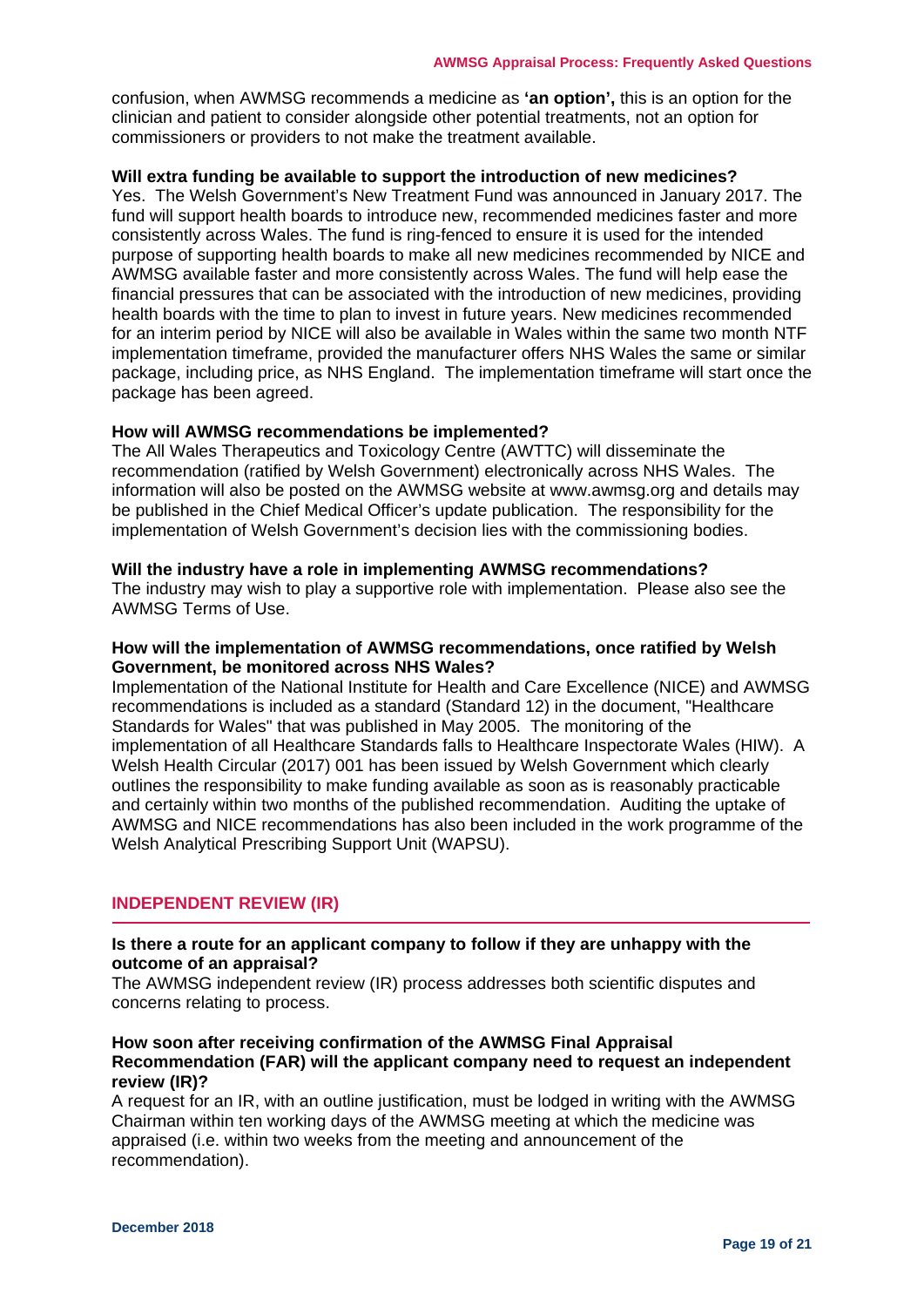## <span id="page-19-0"></span>**What does the applicant company need to do to trigger the independent review (IR) process?**

The process of IR may be triggered (by the applicant company) using the procedures set out in the IR process available on the AWMSG website.

## <span id="page-19-1"></span>**What is the procedure to address concerns relating to 'process'?**

Significant steps have been introduced to allow dialogue between the All Wales Therapeutics and Toxicology Centre (AWTTC) and the applicant company during the appraisal process. Nevertheless, the applicant company may occasionally feel that insufficient time or opportunity was given for discussion of relevant issues and so may wish to lodge a complaint based on process. In such circumstances, a request for review of the process should be submitted to AWTTC who will forward this to the AWMSG Steering Committee. Failing resolution, the complaint may be referred to the Welsh Government.

## <span id="page-19-2"></span>**What is the procedure to address complaints relating to scientific disputes?**

When the concerns of the applicant company relate to differences in scientific opinion and/or interpretation of data, an independent review (IR) may be the most appropriate mechanism to address the complaint.

## <span id="page-19-3"></span>**Can the applicant company have access to the transcript of the AWMSG meeting at which the original decision was made?**

Transcripts of AWMSG meetings are not routinely produced, but can be provided on application subject to payment of transcription costs. If an independent review (IR) proceeds and a meeting recording is provided to the IR Panel, then the applicant company may request a copy of the meeting recording at no additional cost.

## <span id="page-19-4"></span>**Who sits on the independent review (IR) panel?**

The IR panel will be appointed by the All Wales Therapeutics and Toxicology Centre (AWTTC) on advice from the AWMSG Steering Committee and will comprise of seven members:

- Three members appointed from AWMSG itself (ideally but not exclusively members who, by reason of absence, have not been involved in the particular appraisal). One of these individuals will be appointed to chair the panel.
- Four members appointed from the Medicines and Therapeutics Committees (MTCs) in Wales and/or other respected experts in the relevant scientific field who may or may not work in Wales.

## <span id="page-19-5"></span>**What are the responsibilities of the applicant company?**

Applicant companies, in submitting an original application to AWMSG, have a duty and a responsibility to submit all relevant data in that application, as they do to the licensing authority.

<span id="page-19-6"></span>**Will the applicant company attend the independent review (IR) hearing?**

Yes. The applicant company will be invited to attend the IR hearing.

## <span id="page-19-7"></span>**What happens at the independent review (IR) hearing?**

The IR Chairman will decide upon the order of the day. The role of the IR panel is to investigate the complaint and make a recommendation to AWMSG as to whether they should reconsider the evidence. Should scientific support and advice be required, it will be provided by All Wales Therapeutics and Toxicology Centre (AWTTC) personnel. The IR panel will only consider evidence already submitted – no new/additional evidence will be accepted at this late stage.

## <span id="page-19-8"></span>**When and how are the decisions of the independent review (IR) panel communicated?**

**December 2018 Page 20 of 21** AWMSG will receive and consider the recommendations of the IR panel at a future meeting. AWMSG will remain the final arbiter of the IR in all cases.